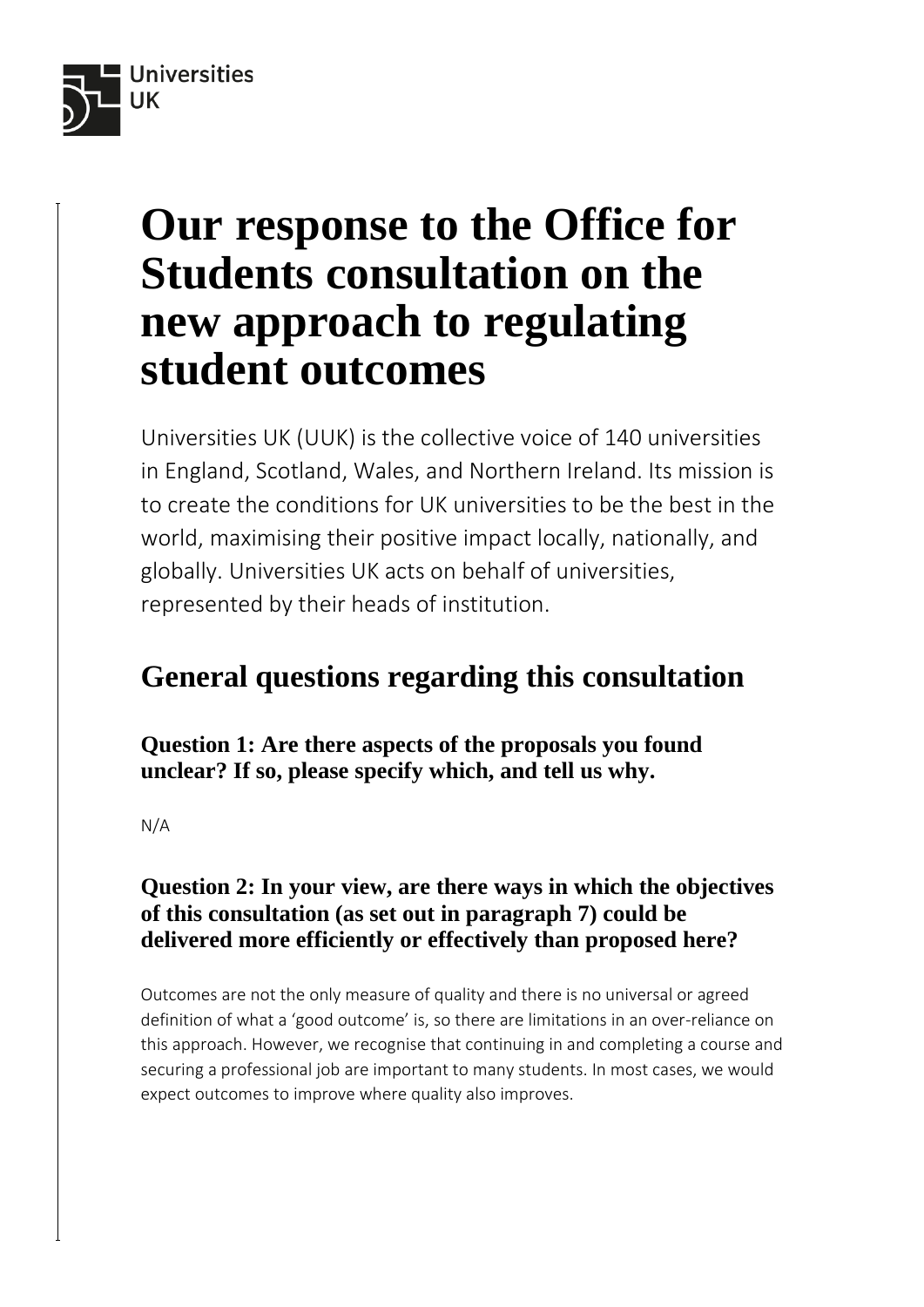A condition of registration focused on outcomes is proportionate in the context of the wider B conditions that cover the academic experience, student support, and awards. Combined we think these are sufficient to address the OfS's concerns and meet their objectives. However, we must avoid an unbalanced weighting in which outcomes take precedence above the other measures on quality because of the rules-based versus principles-based approach. Measuring outcomes is important but we must understand how providers achieve this. If universities have the time, space and resource to focus on areas covered by the other B conditions then improved outcomes will follow. We must also recognise what is and is not within the control of a provider.

Notwithstanding this, we agree that there must be some minimum expectations on the outcomes students can look to achieve. Universities and the regulatory framework must be transparent on this point. The proposals – with adjustments as suggested in our response – help meet this objective.

We would like the OfS to note that the sector already reviews the performance of courses through internal processes. To help address concerns about low-value courses we launched a [framework for programme review.](https://www.universitiesuk.ac.uk/what-we-do/policy-and-research/publications/framework-programme-reviews-ensuring) Through the framework, we have developed principles and best practice to help providers identify courses where value or quality might be an issue. These steps support the OfS's objectives while stressing the importance of proportionate regulation, given that internal reviews already occur.

This consultation is an improvement on earlier proposals. We welcome the increased transparency on how the OfS intends to regulate student outcomes and we support the general direction outlined. However, we think some areas require further changes if the OfS is to arrive at a proportionate and risk-based approach to assuring quality that will have the confidence of the sector, students and wider stakeholders.

Prioritisation: We need greater transparency on how the OfS intends to prioritise its assessments of regulatory compliance. The suggestion that the method could change each year and be based on sampling or themes would not be proportionate. We believe the OfS could achieve this through:

• Focusing on the most severe breaches where the risk to students is highest and where there is very strong statistical confidence to make a reliable assessment. The OfS could also consider cases of multiple breaches and where a breach affects large student populations.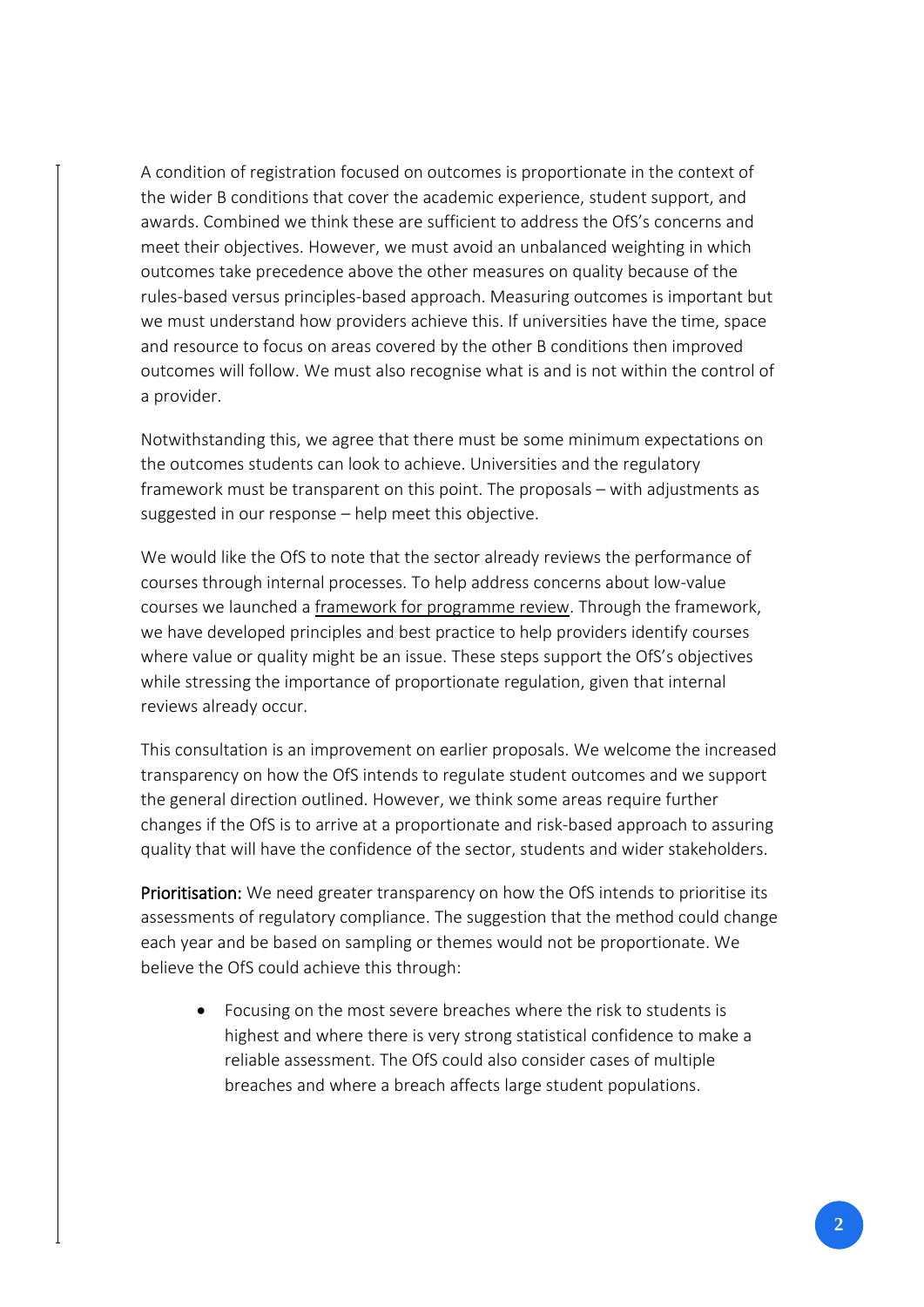• Committing to publishing early the annual approach to prioritisation and the rationale behind this. This may include drawing on an independent panel (with student input) to determine the prioritisation approach.

Student outcome measures: We think that continuation, completion and progression are useful measures of student outcomes and we recognise the relationship between quality and outcomes. Progression is perhaps the most complex of all the metrics. As the OfS recognises, no matter the level of support there will always be some factors a provider cannot control for. There are structural, socioeconomic factors that influence progression into highly skilled employment such as race, class and disability. While the Graduate Outcomes survey provides valuable information it is not a perfect measure. On continuation and completion the impact of personal characteristics and circumstances are also important, even if the provider does have greater influence here. This is why we support its use only alongside relevant contextual information.

Context: We welcome the reference to context when setting the numerical thresholds and again when assessing compliance. While we do not support a prescriptive list of what is acceptable context, we need more transparent and consistent approach to using context will.

- The OfS could achieve greater consistency by not typically intervening where a provider is within their benchmark.
- The OfS should always allow geographical labour markets, student voice and the value added measures as reasonable forms of context.
- The OfS must contextualise data it publishes to explain where providers deliver positive outcomes.

Avoiding unintended consequences: In the response to the [phase 2 quality and](https://www.officeforstudents.org.uk/publications/consultation-on-quality-and-standards-conditions-outcomes/)  [standards consultation](https://www.officeforstudents.org.uk/publications/consultation-on-quality-and-standards-conditions-outcomes/) the OfS say, "We have engaged with equality considerations throughout our policy development and decision-making process and, in both phases of consultation, we have explicitly called for responses on the potential impact of these proposals on individuals on the basis of their protected characteristics." We do not think the response from OfS has been sufficient to address sector concerns on equality. We are therefore calling on the OfS to carry out and publish an equality impact assessment on the proposals. While we understand this is not legally required, the regulation of students outcomes needs to be designed in a way that is not affected by unconscious biases that do not support the diversity of the sector and student population. The sector then needs an opportunity to comment on this and suggest mitigating actions where concerns and potential unintended consequences are raised.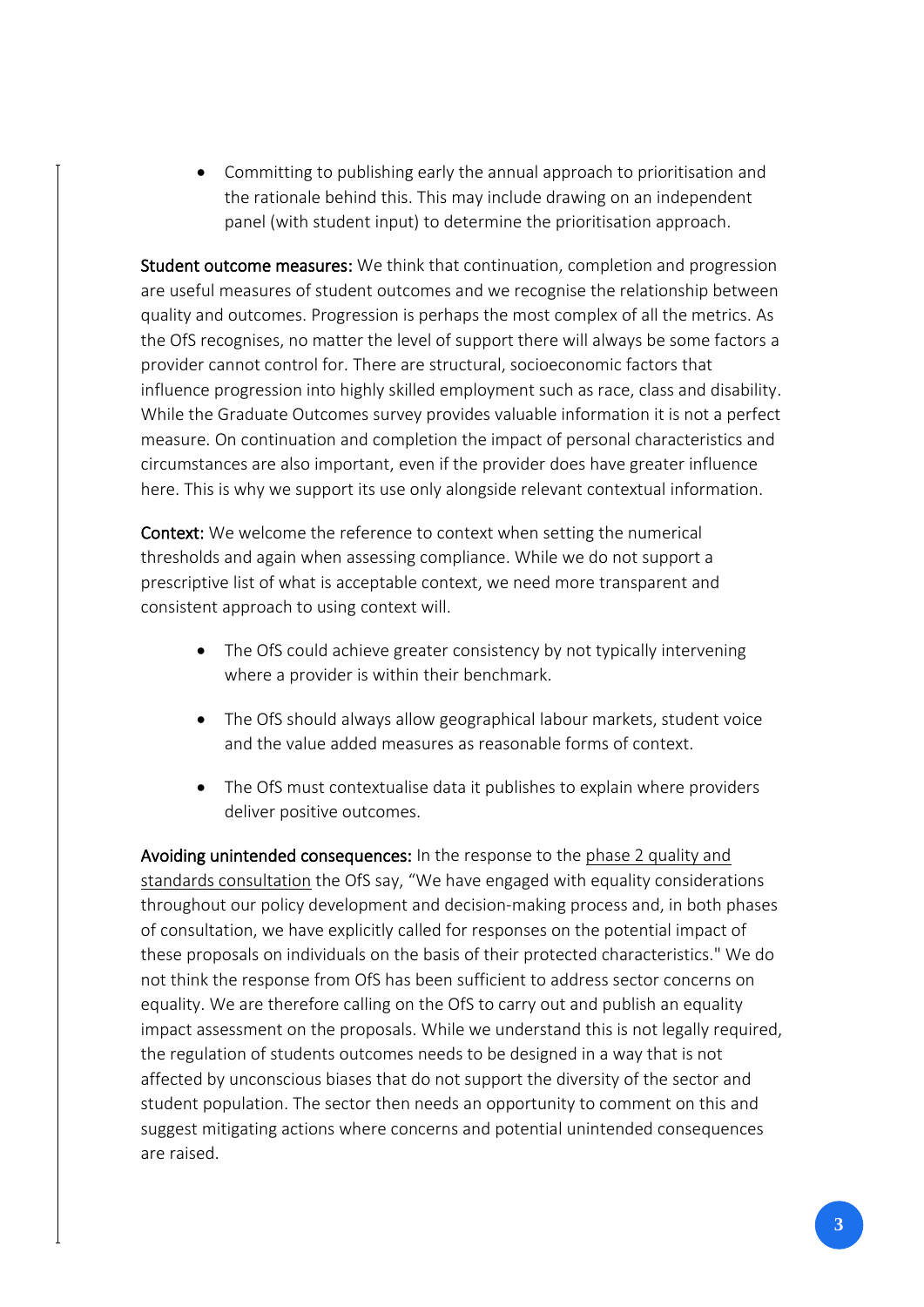Future proofing: The OfS should continually monitor the relevance of the indicators and whether they are delivering the desired aims. We recognise the OfS may introduce new indicators for modular provision, HTQs and TNE. The OfS should not try to apply all three student outcomes outlined in this consultation to all future indicators, particularly where the measures are no longer appropriate or reliable data is lacking. When undertaking new additions, the OfS should engage with the sector to assess whether the number of indicators and burden remains proportionate.

Burden: The proposed implementation timeframe in parallel with the TEF will be challenging for providers. While providers already review outcomes data internally, navigating the new construction and level of splits will add a burden in the short term. In adjusting to the new condition, the OfS itself notes providers will only have four weeks to review, check and understand their data before being subject to this revised condition. It will also involve providers preparing to submit for a TEF despite them possibly being ineligible – we do not think this is proportionate.

Condition B3 must also work alongside the OfS's other regulatory activity and wider government policy agendas. Aligning these ambitions is not insurmountable but will need careful design and close work with the sector.

- Interaction with the TEF: We support the distinction of minimum baselines in condition B3 and encouraging excellence beyond this in the TEF. However, the TEF's proposed 'requires improvement' category risks confusion with a baseline quality measure. The right place for regulatory compliance is through improvement notices or specific ongoing conditions. External stakeholders may assume the requires improvement category comes with an expectation providers would take monitored steps to improve. We have detailed how the OfS could mitigate this in our TEF consultation response.
- Access and Participation Plans: We welcome the sharing of data across the OfS's access and participation work. We support the commitment to consider context within condition B3's assessment and believe the use of the benchmark will be an important safety mechanism to avoid unintended outcomes by driving risk-averse admissions policies. However, the benchmark does not capture all targets that providers are working to within their Access and Participation Plans. We think the OfS needs to consider the potential unintended consequences of these proposals and mitigating actions in an equality impact statement.
- Levelling up ambition: Universities have a pivotal role in building the skills infrastructure, collaborating with employers, and delivering outcomes for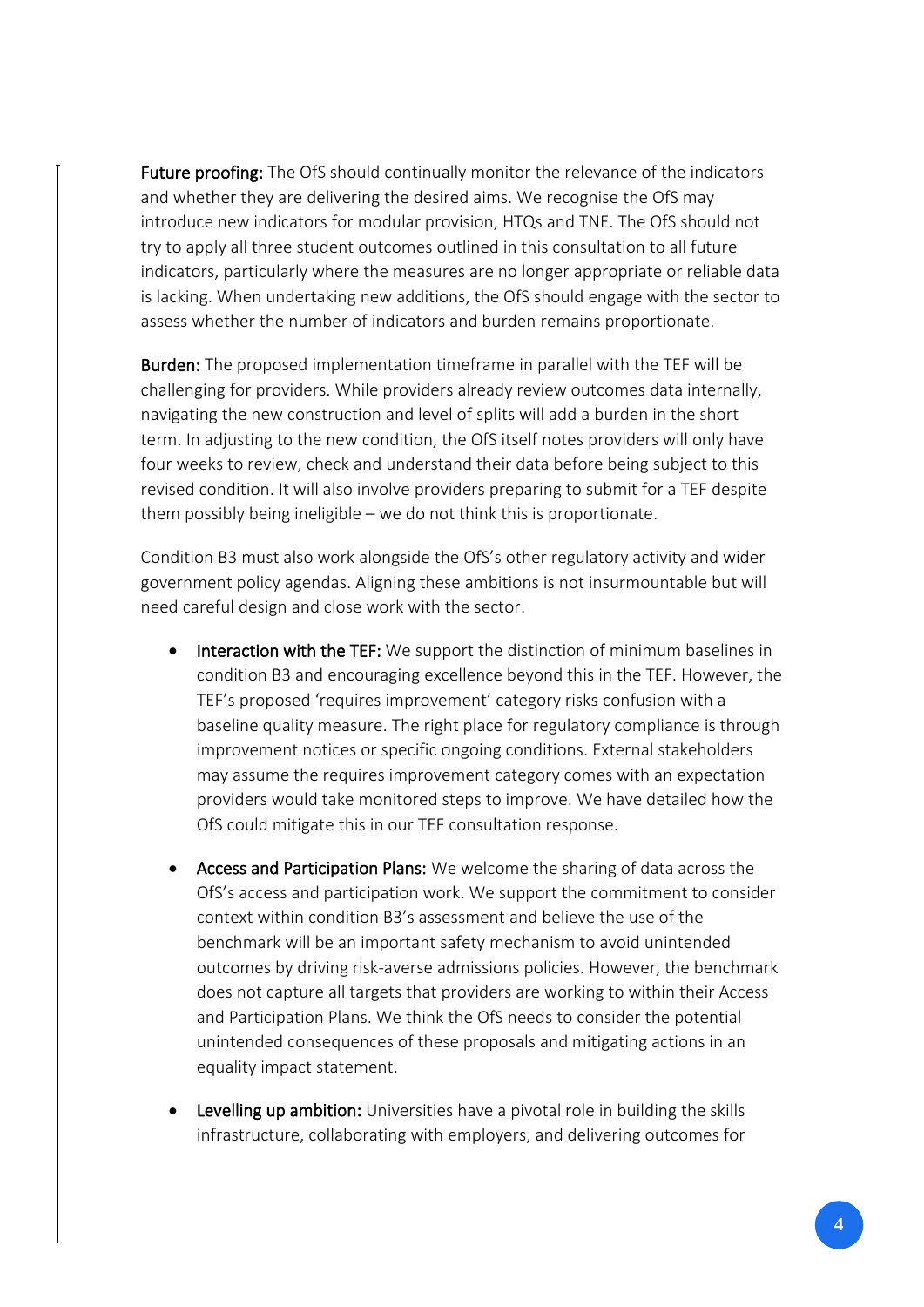students in regions with historically lower levels of high skilled employment. We welcome a benchmark that will feature geographical data on employment and earnings. However, we believe local economic environment and employment opportunities should have a greater presence when the OfS consider contextual information.

- Lifelong learning reforms: Modular and more flexible learning has the potential to create significant benefits for the economy and to create opportunities for more individuals to access higher education courses. The new regulatory approach must be future-proofed and flexible. We welcome the OfS commitment to consult in the future on what changes might be necessary for these courses. However, the B3 condition needs to have flexibility to avoid the potential for significant changes in the future.
- International Education Strategy: We support the intention to improve the quality of international data and to understand the outcomes of TNE students. We think it is right not to regulate against B3 for these students while there are still data limitations. The OfS should work closely with the sector to develop suitable measures and in time consult on its proposals.
- UK-wide coherence: As the OfS is the regulator in England, understandably this consultation focuses on changes to provision in English higher education. However, we believe there is value to the regulator working proactively with the devolved administrations to ensure the overall coherence of a UK-wide system is maintained alongside any reform to the regulatory framework. Providers delivering cross-UK partnerships hold a shared stake in a working higher education infrastructure. A system without significant divergence will reduce the burden on providers.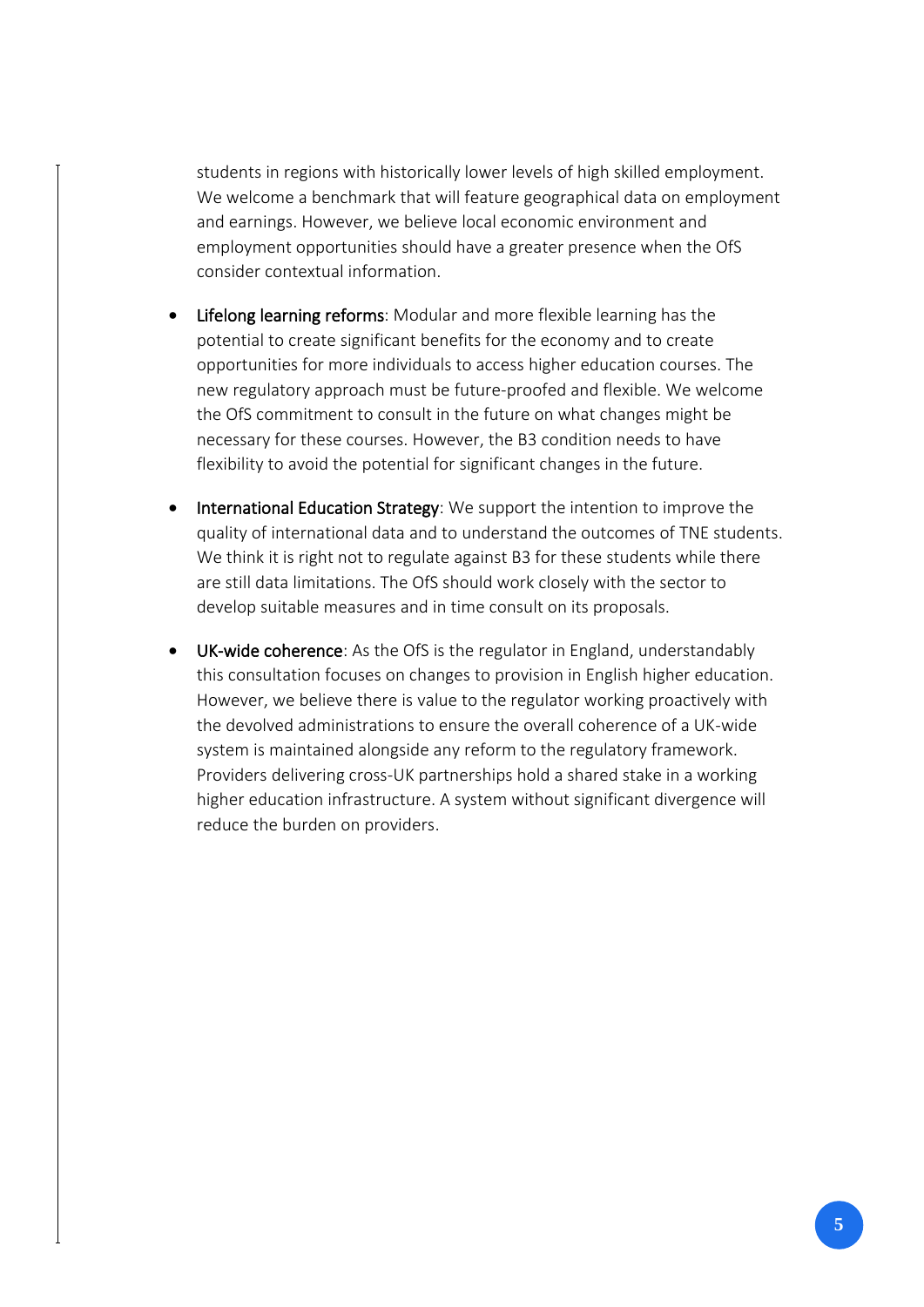## **Question relating to Proposal 1: Revising condition B3 and associated guidance in the regulatory framework**

**Question 3: Do you agree or disagree that the proposed wording of condition B3 will enable the OfS to meet its policy objectives? If you disagree, what changes do you think are necessary to do so?**

### Agree

We agree with there being a focus on student outcomes when assessing the performance of providers on quality. While this is not the only marker of quality or value, to maintain public confidence the sector needs to question and address poor outcomes where they exist. This will reassure students, taxpayers and wider stakeholders. Therefore, we agree with the regulatory focus on both numerical thresholds and contextual information.

Generally, the wording of the condition is in line with the policy objectives, but we recommend the below amendments.

New indicators and outcomes (B3.5.f.iv and B3.5.k.vi): We support the commitment (paragraph 17) to consult further should the OfS change the level of numerical thresholds, the approach to setting the thresholds, or the indicators they use. We are therefore concerned about the caveat 'any other areas as determined by the OfS' included within the proposed wording. We believe this could be inconsistent with other commitments to consult with the sector should outcomes and indicators change. We suggest the above words are amended to 'any other areas as determined by the OfS in consultation with the sector'.

Local context (paragraph 20 b.ii): We believe that the OfS should consider the context of both rapid changes within a local area and the historic performance of local areas. In addition, we believe that the OfS should include a commitment to consider evidence of employment patterns and how providers contribute to the local skills system.

Student voice: We believe the OfS should consider graduate views as part of the OfS's assessment of context. Students must have the agency to decide what is of value to them within their own goals and motivations. We think the OfS should commit to capturing this through the Graduates' reflections dataset.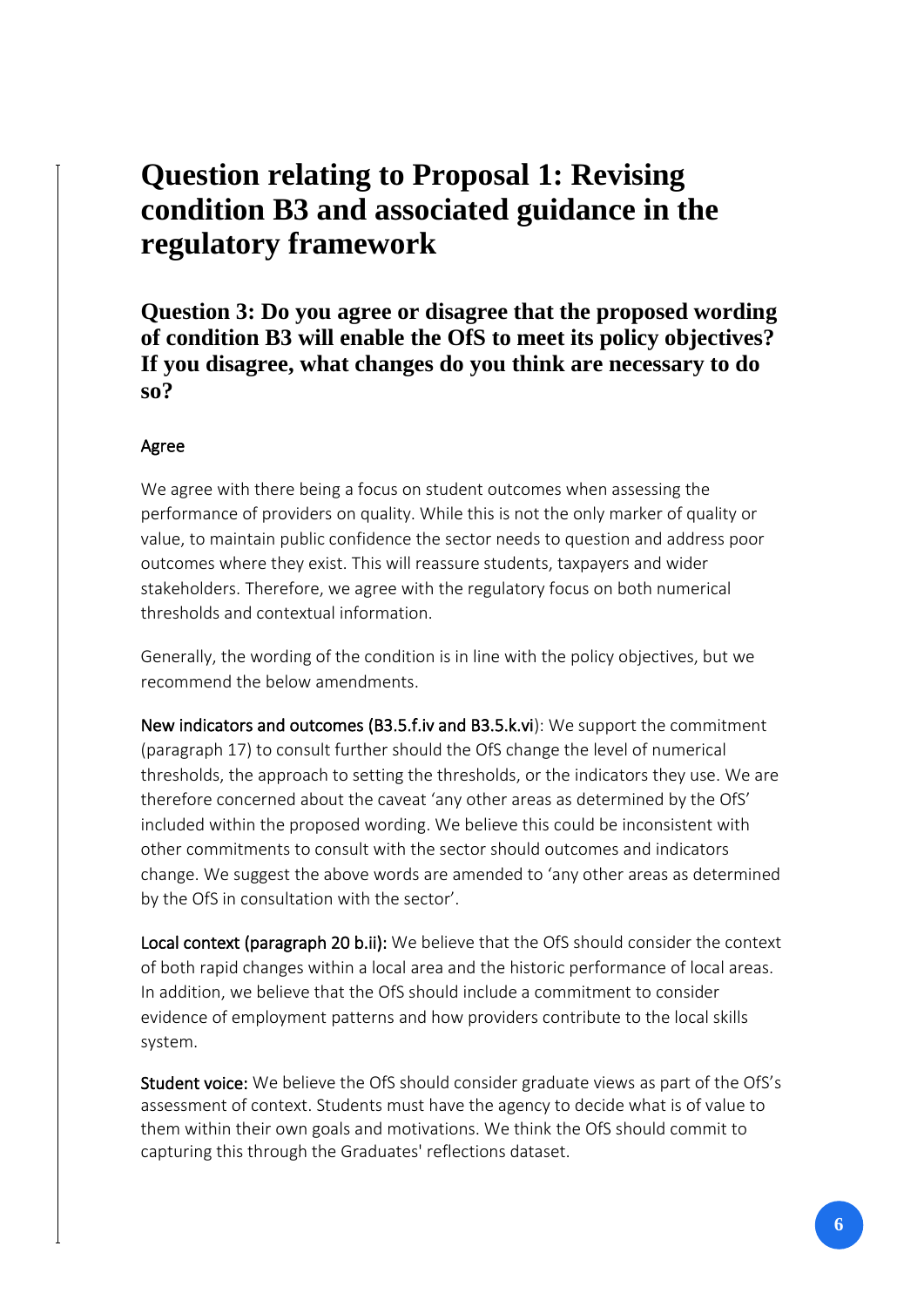Prioritisation approach (paragraphs 24 and 25): The sector needs greater transparency from the OfS on how it will prioritise investigations and action and how it will ensure the approach is proportionate. We recommend that the guidance should state that the OfS will focus on the most severe breaches where the risk to students is highest and where there is very strong statistical confidence to make a reliable assessment. The OfS could also consider cases of multiple breaches and where a large student population is affected.

Paragraph 25 implies the OfS may use its 'general risk-based' approach in addition to the prioritisation process. From our understanding, the proposals in this consultation represent the OfS's risk-based approach and are rightly informed by data and detailed methodology. We would welcome clarity on how interventions based on other measures would not undermine the prioritisation process and the desire to focus on those areas of highest risk.

## **Question relating to Proposal 2: Constructing indicators to assess student outcomes**

**Question 4: Do you agree or disagree with the proposals for how we will construct a student outcome measures? Do you have any alternative suggestions?**

## Agree

We support the shared use of indicators across assessment of condition B3, the TEF, and access and participation. This will support transparency and consistency in the OfS's activity across its regulatory work and help minimise burden. Generally, we support the outlined measures, indicators and split indicators. In the short term, the 48 numerical threshold indicators will inevitably create a burden for providers as they work through the changes. However, we recognise the future benefit of split indicators which allow for more focused analysis without adding separate numerical thresholds.

We welcome the proposal to remove from condition B3 the indicator showing gaps in degree classifications awarded to students. It is more appropriate within the scope of Access and Participation Plans.

When constructing the data and assessing performance the OfS should be mindful of the time series coherence of the continuation, completion and progression datasets.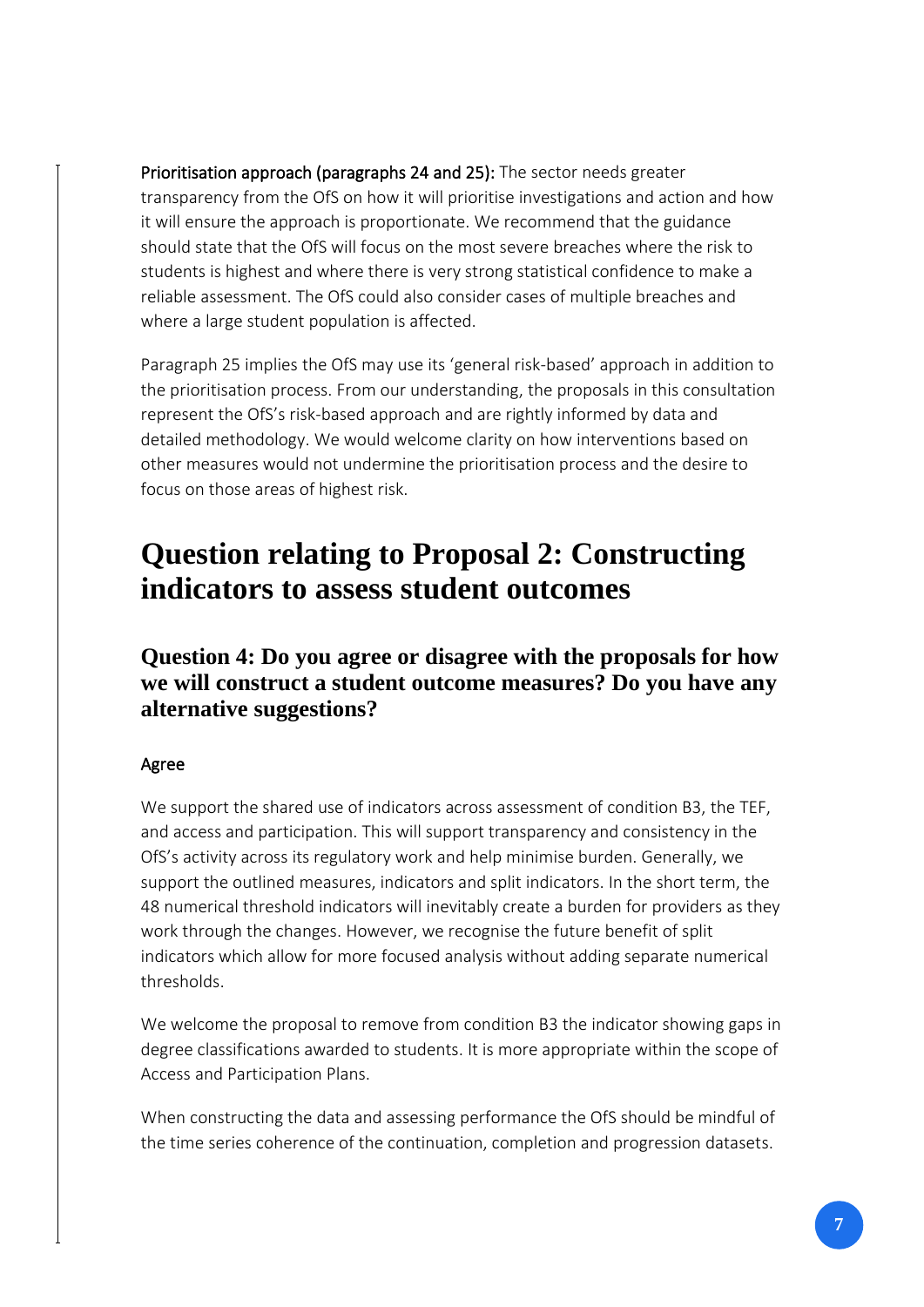Data will correspond to different cohorts of learners. This should be considered when making assessments, considering context and issuing improvement notices. This issue is likely to increase with the Data Future reforms which will bring more real time data on completion into regulation, whereas progression data will remain lagged. We support the OfS's desire to use the most current data, but the OfS needs to be attuned to where certain contexts may appear within the data at different points in time. For example, the effect of the pandemic in responses to the Graduate Outcomes survey.

#### Outcome measures

We think that continuation, completion and progression are useful measures of student outcomes and we recognise the relationship between quality and these outcomes. We know that they matter to graduates and there is a history of measuring performance against these indicators. However, we also know they are not the only measures of quality with graduates having different views based on individual interests and ambitions.

For some students not continuing or completing their course could be a personal choice based on a change in life circumstances or a positive decision to pursue a different interest. However, we do agree that providers should do all within their control to support students to continue and complete their study. This is reflected in the new B2 condition of registration.

Progression is perhaps the most complex of all the metrics in terms of drawing a direct causal link between the role of the provider (the quality of the educational experience) and the student outcome being measured. As the OfS recognises, no matter the level of support there will always be some factors a provider cannot control for. There are structural, socioeconomic factors that influence progression into highly skilled employment such as race, class and disability. It is also dependent on the prevalence of vacancies in different locations at any point in time. Therefore, we welcome situating these outcomes within the context of a provider and progression being just one of three indicators used to measure outcomes. But we are clear this does not remove the responsibility for ensuring students are appropriately recruited and supported as far as possible to complete their studies and progress.

The Graduate Outcomes survey provides valuable information on where students go upon graduation. However, it is not a perfect measure. Our concerns are detailed in a [recent report,](https://www.universitiesuk.ac.uk/what-we-do/policy-and-research/publications/graduate-employment-its-limits-measuring) in short: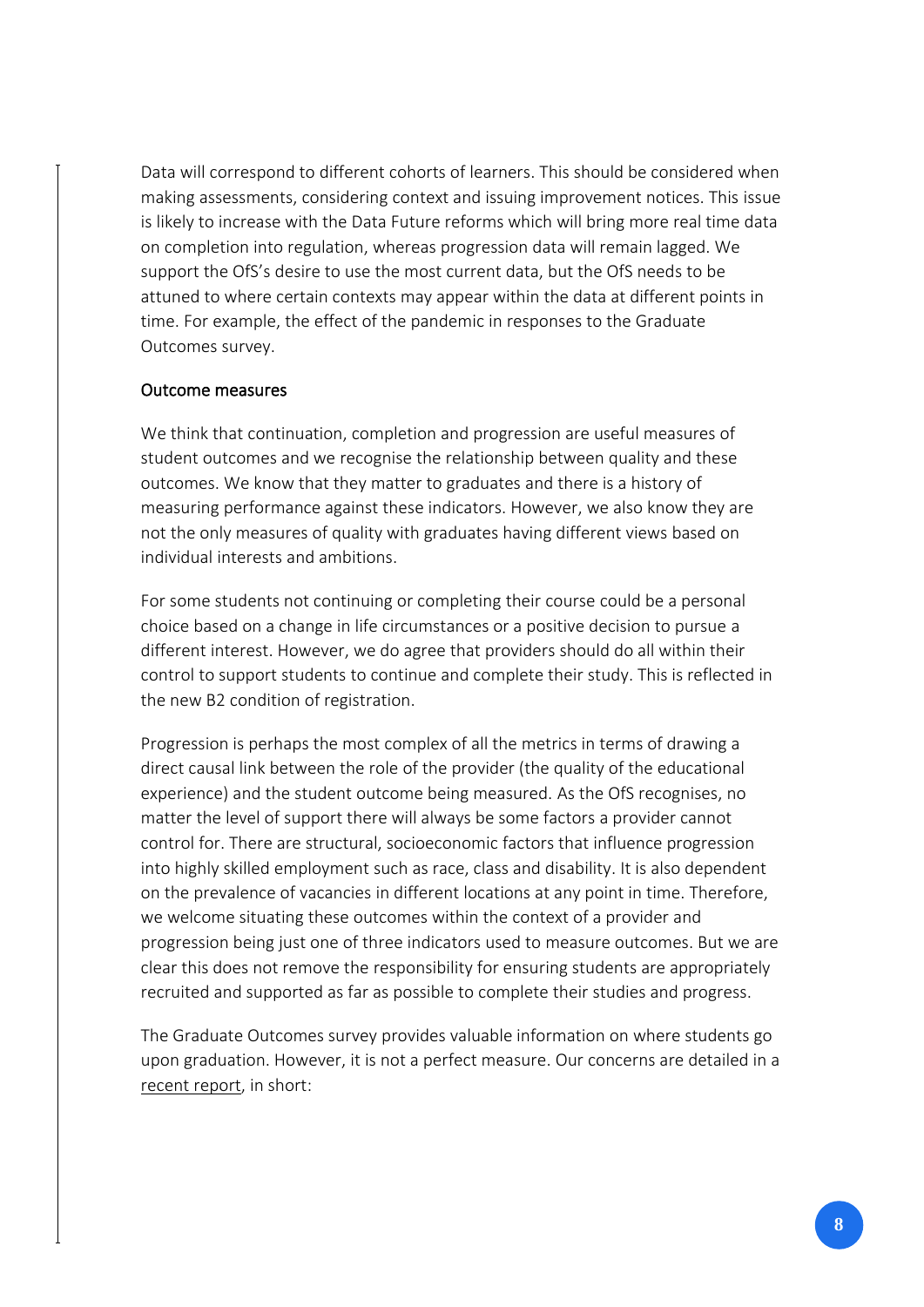- It does not capture all the employment outcomes graduates might possibly pursue, and the census date does not align with many nonstandard career paths (e.g., in the creative industries).
- There is a risk that the categorisation of jobs may become quickly outdated and miss out on emerging industries where it is reliant on SOC codes that only update every ten years.
- It does not effectively capture undergraduate students who immediately progress onto taught postgraduate study.
- Low response rates mean it only provides a partial picture of student outcomes.

This is why we support its use only alongside relevant contextual information.

## Partnerships

Where providers award degrees in their name we agree that they should have some oversight of the student outcomes within their partners as part of their wider responsibility for ensuring minimum quality and standards requirements are met. However, we believe that the OfS's approach should be risk based. Where the OfS identifies an issue with a lead provider but which is predominantly evidenced within a partnership arrangement, they should be proportionate in how they work with the lead providers. For example, using focused improvement notices on the teaching partner. The OfS will also need to consider the different types of partnerships arrangements and not adopt a blanket approach without recognising different contexts. For example, access to student data across validation arrangements is not always present for degree awarding bodies.

We welcome the proposal not to prioritise assessment of a lead provider's indicators related to partnerships in the condition's first year. We believe it would not be right to do this until the OfS have consulted on their approach to collecting the information on different partnerships.

Under the proposals providers would have a new obligation to inform the OfS of current partnerships and the changes made to these. The OfS propose to achieve this through a one-off data collection. It is unclear if this would be an annual process or would only be completed once. Across the sector partnerships open and close frequently. Beyond partnerships opening and closing they will also need to consider appropriate means to track where partnership arrangements change, such as from sub-contracted to validated. Providers must have a timely means to inform the OfS of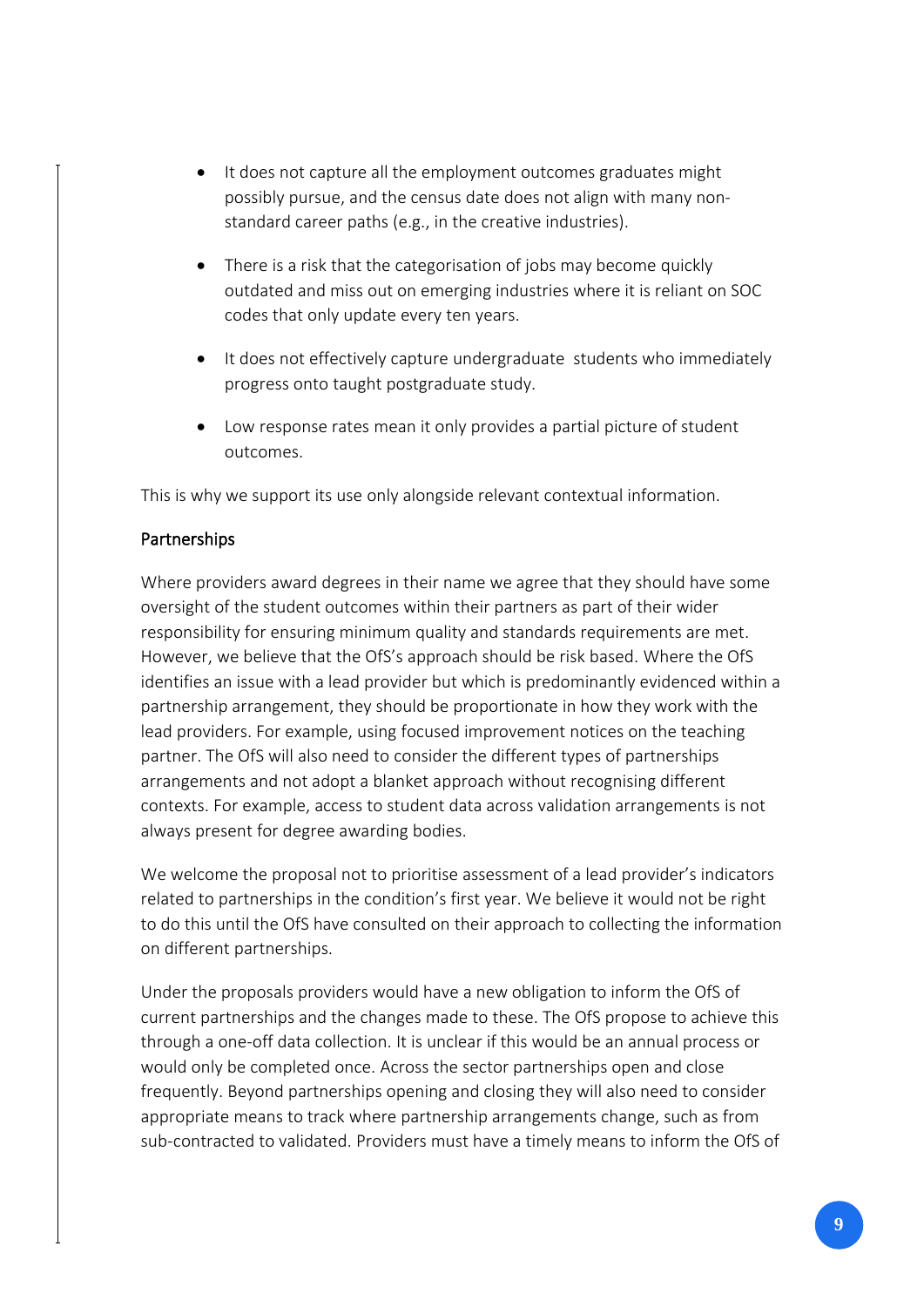changes to their partnerships. Where possible this reporting requirement should align with existing reporting – such as through the reportable events function. This would require changes to the guidance to make clear that a new or closed partnership should always be reported. The OfS propose to consult on this approach but it is unclear when they will do this. We would welcome clarity on what implications this might have on how the OfS will regulate partnerships in the immediate future.

## Type of course

Different course types often bring distinct characteristics whether that is in their learning aims or in the students typically studying them. Future extensions to the levels of study or course type need to be mindful of the burden associated with generating multiple data points and metrics.

We welcome the desire to distinguish between courses at Level 4 and Level 5. We want to underline that students studying at these levels might not have any intent to progress to a Level 6 qualification or managerial or professional employment immediately.

### Comments on future indicators

Looking to the future it is important the OfS monitor whether these indicators remain relevant and appropriate. We would welcome ongoing engagement with the OfS to monitor where incremental changes might be needed to the design and construction of the indicators. There is a risk that indicators could proliferate and no longer be proportionate.

We welcome the recognition that TNE provision is an important part of the sector's work but that current data limitations mean it would not be possible to regulate as proposed. Through UUKi we have convened a group to look at monitoring and evaluation tools in TNE and look forward to working with the OfS to develop an appropriate model that meets quality standards while recognising the nuances of this provision. This will take time but it is important to do this right to ensure longevity.

The desire for a more flexible skills system is likely to mean learners reskilling throughout their lives. We have concerns about the appropriateness of the proposed outcome measures for students studying on a flexible modular basis. For example, at what point would it be appropriate to assess continuation and completion? How could a progression measure take account of varying volumes of learning? Which provider would be judged on that student's performance if students move around the sector? We want to make these reforms work and would support the OfS exploring alternatives where proportionate.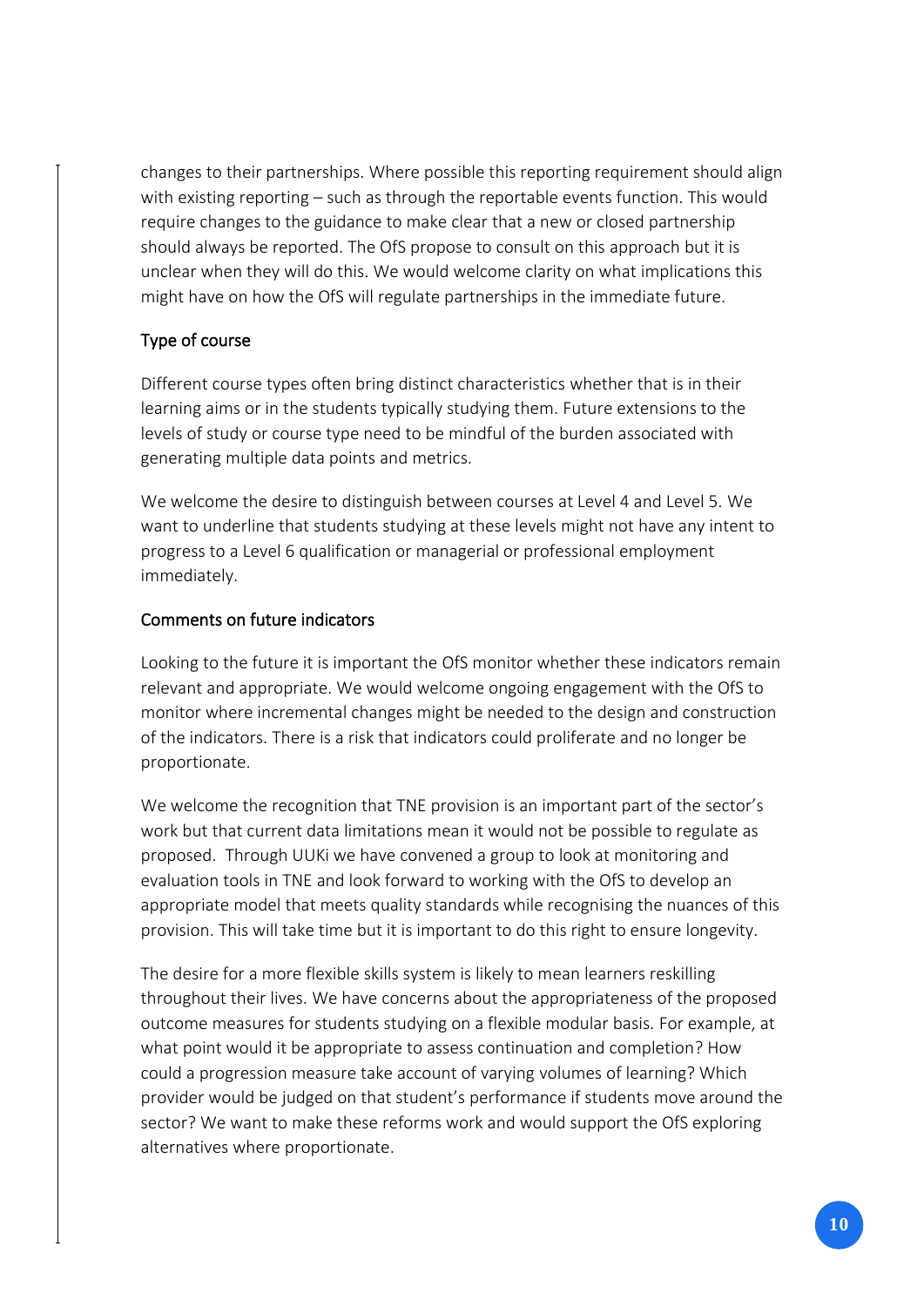## **Questions relating to Proposal 3: Setting numerical thresholds for student outcome indicators**

**Question 5: Do you agree or disagree with our proposed approach to setting numerical thresholds set out in Annex E? If you disagree, please provide reasons and any alternative suggestions.**

### Agree

We welcome the detailed analysis the OfS have provided on setting numerical thresholds. Generally, we support the proposed process and believe the transparent method will give the sector and the public confidence that the baselines are a reasonable estimate of what can and should be considered a sign of good quality.

We are glad that the risk of a more arbitrary threshold level (such as using quartiles or the bottom 10-20% of sector performance) has been avoided. We also welcome the use of separate thresholds for continuation, completion and progression, over an aggregated approach such as within the proceed measure.

In reviewing the baselines every four years, we recommend that any changes include consultation with the sector. However, we also believe that once set the thresholds should have longevity. While there may be good reason to adjust a numerical threshold – for example, in the context of a recession that will impact on the labour market and availability of jobs – we would typically support them staying level. This will support greater consistency in approach and more transparency.

## **Question 6: Do you agree or disagree with the proposed numerical thresholds set out in summary in Table 1 and shown in full in 'Setting numerical thresholds for condition B3'?**

## Agree

Overall, we agree with the proposed numerical thresholds that are set out in Table 1. We welcome the starting point from the OfS that the English higher education sector is high performing. UK universities perform strongly compared to international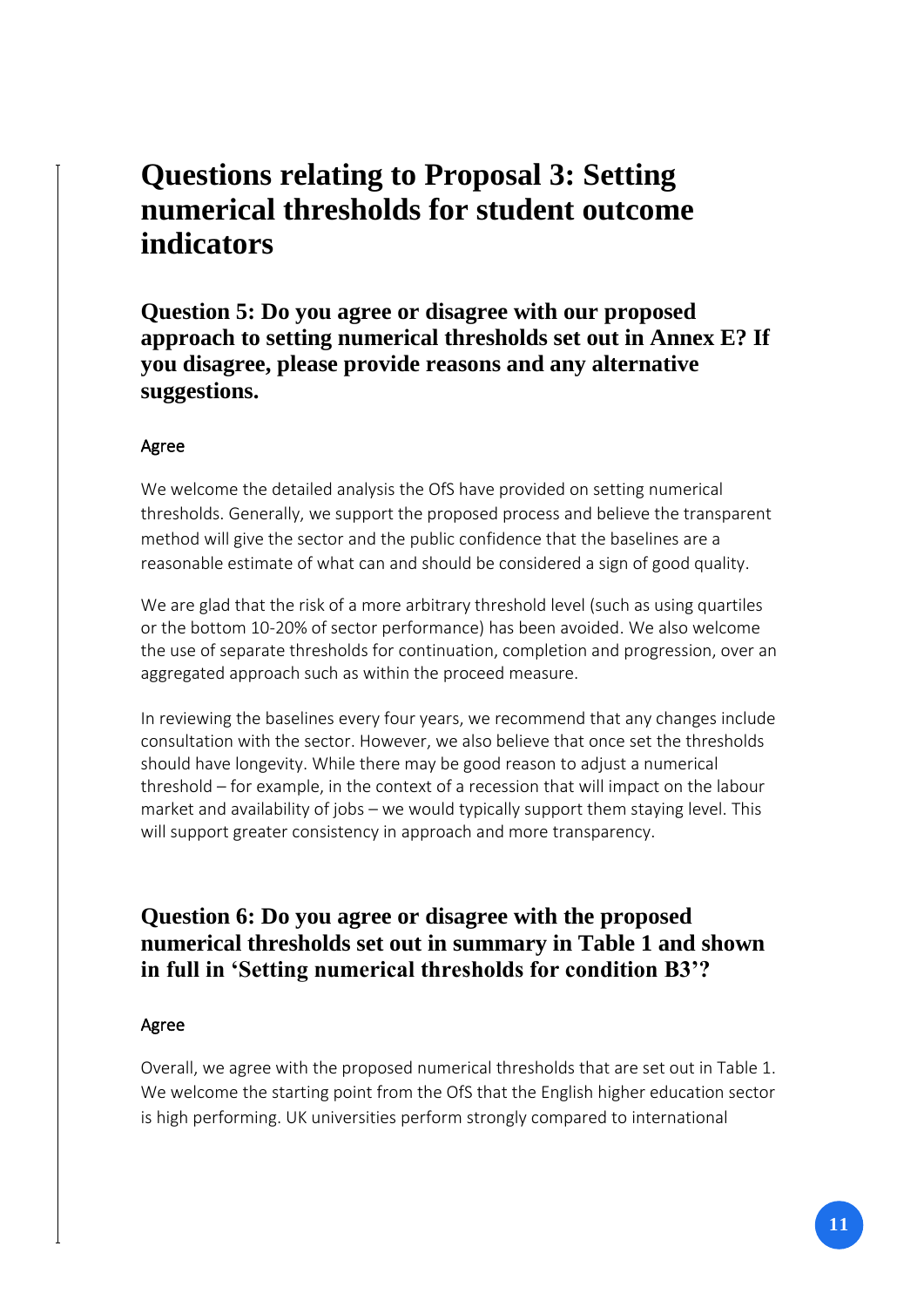counterparts and this must be reflected within the OfS communications upon the launch of this new condition not to undermine the sector's strengths.

The proposals suggest that in areas where the sector is not high-performing it may be reasonable to set a numerical threshold higher than the sector average. However, it is unclear what evidence the OfS might draw upon to reach this judgement. We recommend that an independent panel of academic experts and students could inform such judgements if changes are to be made.

## **Question relating to Proposal 4: Publishing information about the performance of providers in relation to the OfS's numerical thresholds**

**Question 7: Do you agree or disagree with our proposal to publish information about individual providers' student outcomes and performance in relation to our numerical thresholds, as well as sector-wide data, on our website?**

## Disagree

We recognise the importance of the OfS's publishing information about an individual provider's student outcomes. This data is already available across different data sources, and bringing it together through a dashboard helps to ensure providers and the OfS are engaging with the same information. However, there is insufficient information for us to support the current proposals related to contextualisation and the approach to split indicators. Analysis of a provider's performance to the numerical threshold is only one aspect of assessing compliance with the B3 condition. Context and engagement with the provider are crucial steps in judging compliance. The OfS needs to present context clearly and transparently within its publications.

However, the OfS should consider the balance between publishing data related to all the split indicators and the accessibility of the data. There may be benefit in the OfS delaying publishing the split indicators until the first assessments have begun – in January 2023. This would give providers time to identify errors in the data and time for the OfS to explore how the data at this level may be contextualised. There is a risk that large volumes of data will be published without sufficient context.

If context is not present it may lead to a de facto hypothesis approach – in effect creating an 'initial' position as was previously a concern within the TEF. Within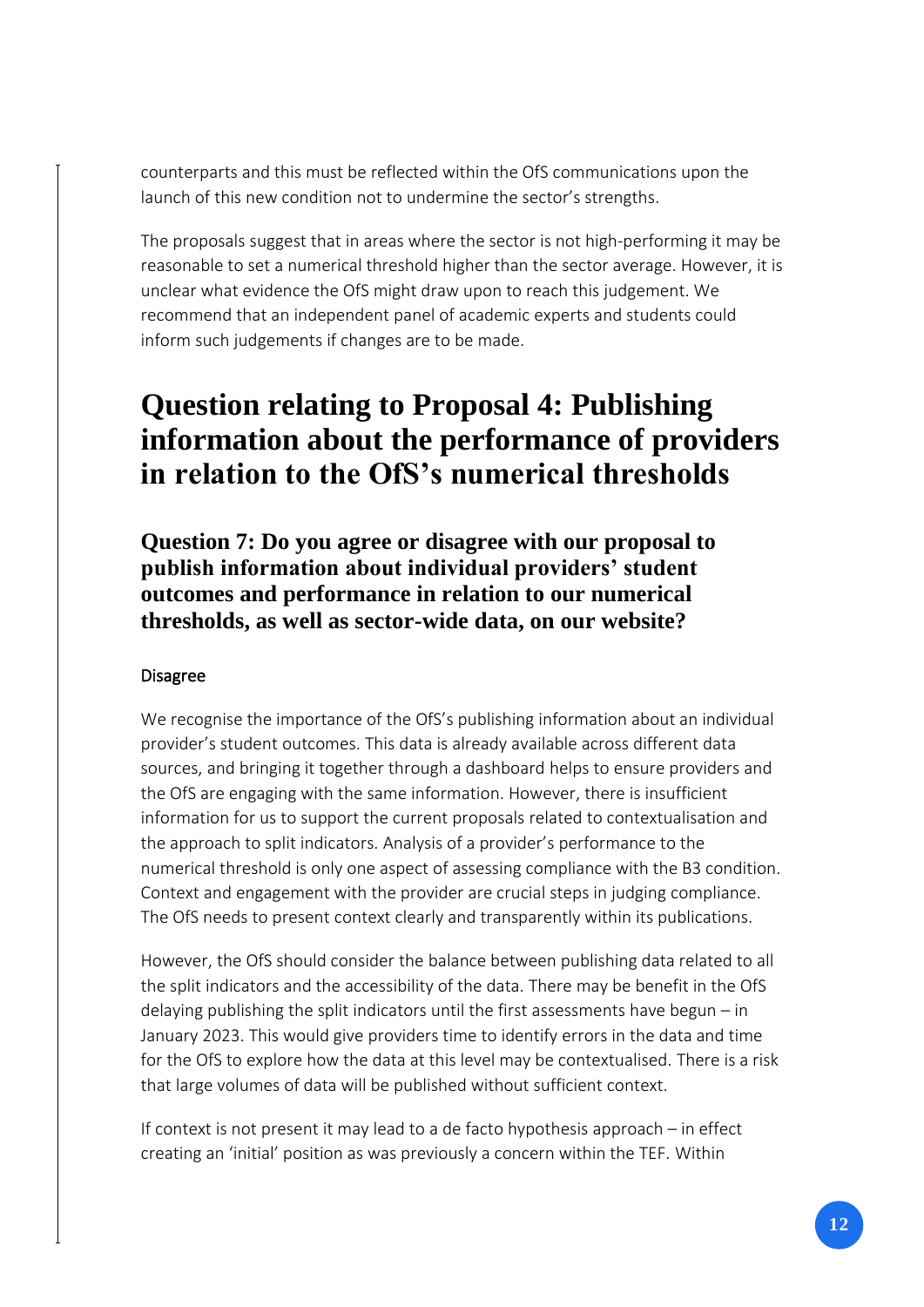condition B3 we believe the OfS (and other data users) should consider contextual information alongside the data, rather than as an after-thought. We accept that presenting context in an accessible way while avoiding overly complex dashboards will be a challenge. However, it is the responsibility of the OfS to ensure what it publishes is interpreted fairly. There are several options that we believe could achieve this:

- Given the OfS already have contextual information through the benchmark they should explore how this can be best displayed in the dashboard. The 'student outcomes dashboard' could only show the 'view' with both the indicators and the difference from the benchmark (or make this the default view). While this would add complexity to the visualisation it would signal the importance of placing the threshold within the benchmarked context and is already present in TEF dashboards.
- Where relevant the OfS could consider drawing on its 'geography of employment and earnings' dataset. The quintiles could be used to contextualise the progression measure.
- There is a wide variety of context that is not captured within the benchmarked data, which may help evidence why performance below the threshold still represents a positive outcome for students. An asterisk, linked explainer or different colour could be used to signal contextual factors, where an investigation has taken place or where the OfS are satisfied that positive outcomes are still being provided for other reasons. If something to this effect is not done, then this may lead to reputational damage for the provider despite them delivering positive outcomes to students.
- The OfS should draw on existing information that it holds to help contextualise the data published. This may include using the TEF submission as evidence of work within providers to support student outcomes.

Building on the above concerns, the contextualisation of data must be as consistent as possible. If contextual information is only added when a full and completed investigation has taken place (for example, a link to the outcome), then this risks inconsistency across the sector. The OfS need to think about how this will be shown to avoid false comparisons between those providers who have yet to be investigated but where they may still fall below a baseline. We recommend that more generic high-level amendments could be made in a timelier manner – for example alignment with the benchmark or geographical employment data or unique progression attributes of courses.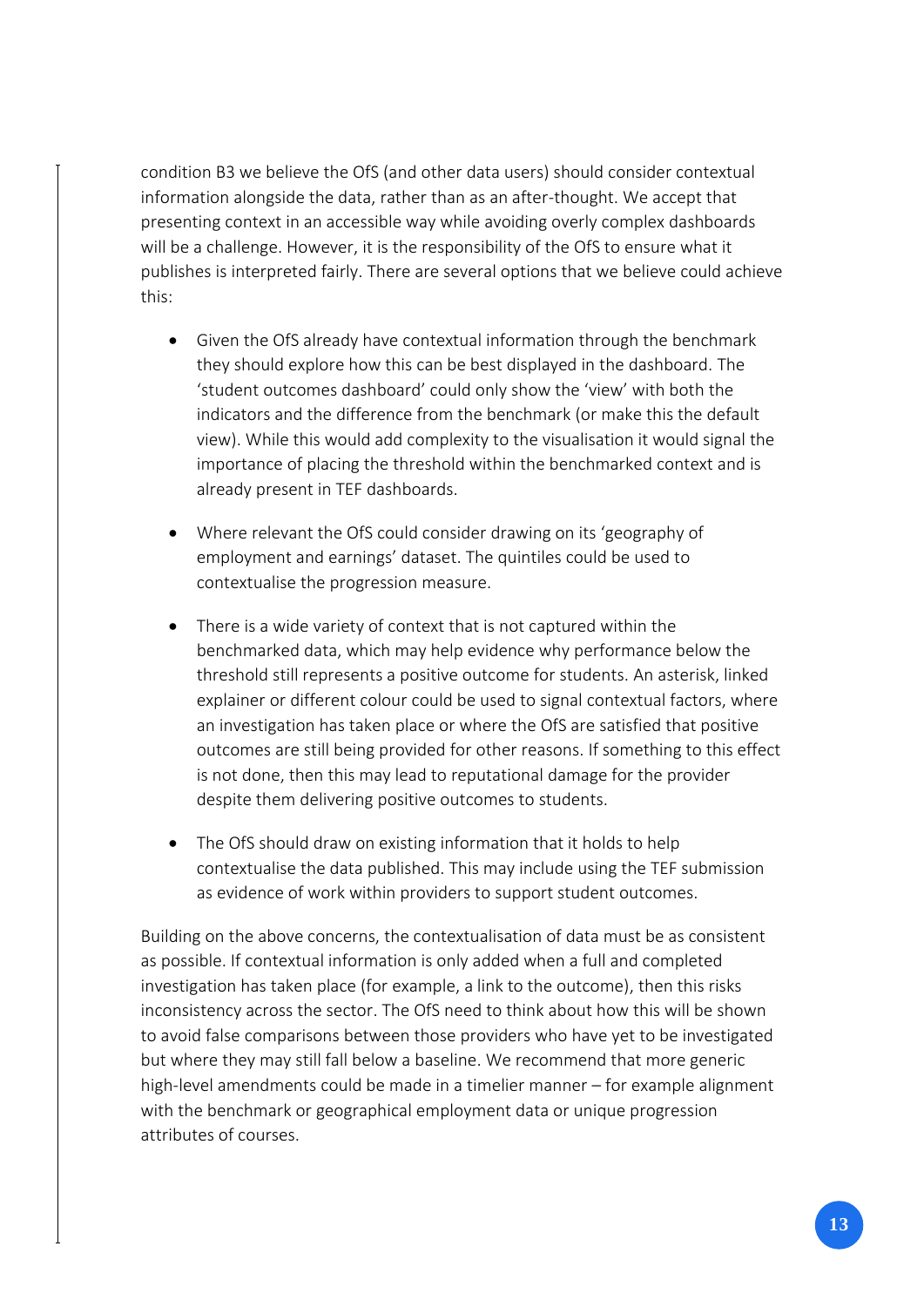We believe that providers should have access to a data portal that sits behind the publicly available data published on the dashboards. For example, this would help providers who have multiple teaching partners of different sizes. Aggregated together this can obscure areas of good practice and areas of concern, impacting on their ability to identify areas and ideas for improvement. We also believe a portal should enable providers to filter data that is below or above the numerical thresholds to gain more accessible insights from the data. While we recognise that there is a risk of added burden we believe that this is information the provider would typically be looking at anyway. Through analysing it in an OfS portal, it would reassure providers that they and the OfS are reviewing the same construction of the data and so actually reduce burden. It would also enable providers to make representations on their data where there may be errors.

While we support transparency, we do not believe the data in its current form is appropriate to inform student choice. That said, we recognise that it is likely third parties may republish the data in a way targeted to students. We hope that in publishing this data it would deter third parties from constructing the data which may lead to errors and misreporting. However, we think the OfS should engage with third parties and produce guidance on the accurate presentation and contextualisation of the data.

## **Questions relating to Proposal 5: Making judgments about compliance with condition B3, including consideration of context**

**Question 8: Do you agree or disagree with the proposed approach to assessment set out in Annex F? Is there anything we could do to improve the clarity of this information for providers?**

### Agree

While we have concerns about how the OfS will prioritise and draw on context we do agree with the staged ordering of how an assessment is undertaken. We support the statement that 'each year the OfS will identify those registered providers that may be at risk of non-compliance with ongoing condition B3'. We believe this supports our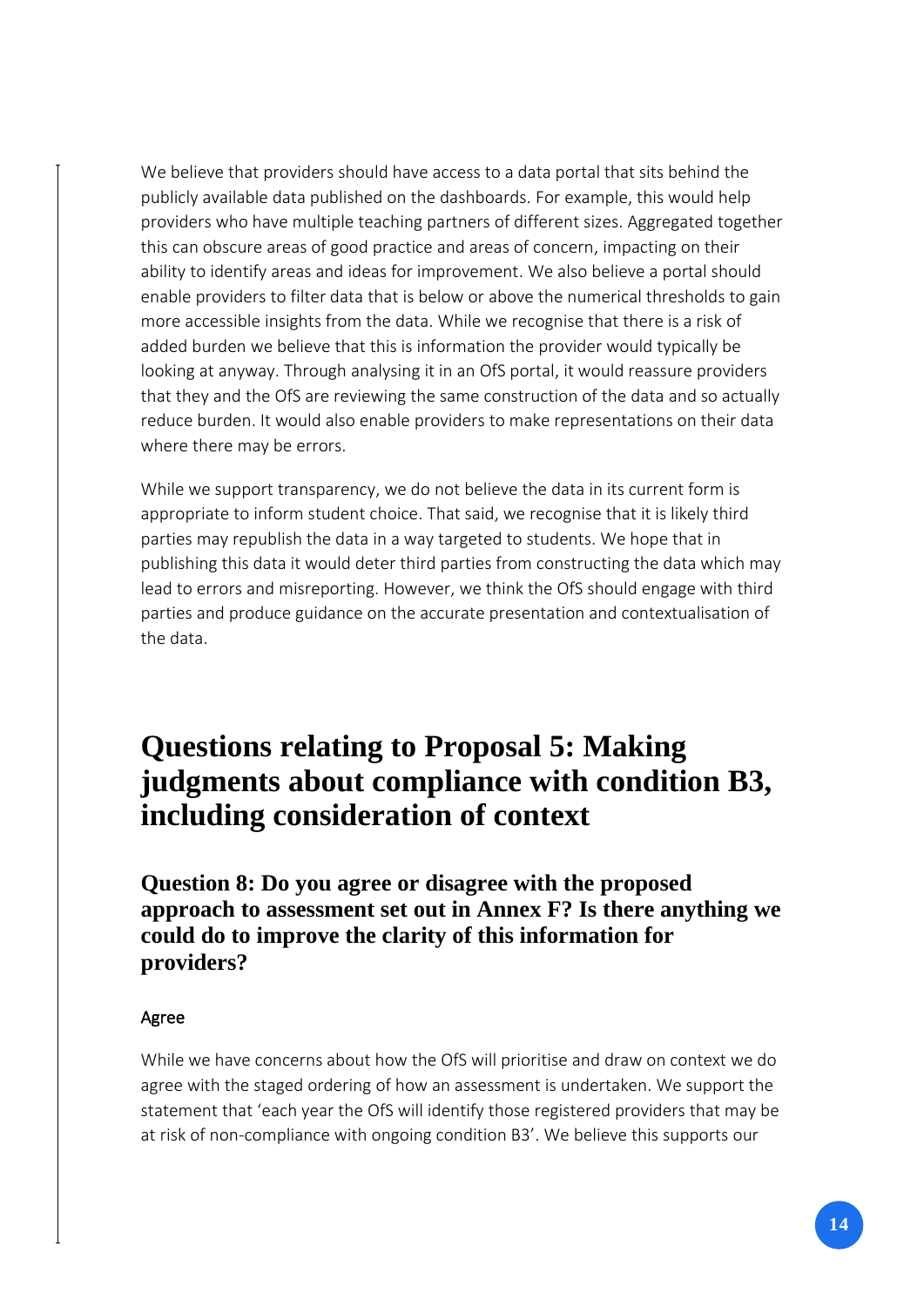favoured approach (outlined in our response to question 9) that focuses on severity of the breach where there is very strong statistical confidence – over other measures such as sampling and themes.

Paragraph 29 notes 'the OfS will determine which of these providers should be subject to assessment'. We believe that the prioritisation should have predictability and transparency. Where judgements are needed this should happen through an independent process and involve engagement from students and academic experts.

We welcome that the assessment of compliance will initially draw from existing information that the OfS has. We believe this is proportionate and will avoid a burden on providers to submit information that the OfS already has access to.

It is positive that the OfS commit to engage with providers to gather information and allow representations once a provisional decision has been made. We support the focus on understanding a provider's context within the assessment. However, the commitment to invite providers to present contextual information should be strengthened - with paragraph 38 amended to 'we will invite' rather than 'we may invite'.

## **Question 9: Do you agree or disagree with our proposed general approach to prioritisation? If you disagree, do you have any alternative suggestions for how we should approach prioritisation?**

### Disagree

Given the number of indicators and the approach outlined within condition B3 it is right that the OfS will need to prioritise their regulatory activity. The current proposals on how the OfS will prioritise their assessment lack sufficient transparency and proportionality. Given limited resources and their commitment to proportionate regulation we think that getting the approach to prioritisation right will be fundamental to meeting the OfS's objectives.

Some approaches to prioritisation are unlikely to ever be suitable. For example, random sampling would go against the risk-based approach to regulation. Similarly, while a thematic approach may be interesting it risks not focusing on where the largest probability of non-compliance is, and therefore the biggest risk to students. We also believe that some thematic approaches are likely to be more appropriately located within the OfS's work on access and participation. These two approaches (sampling and themes) are also unlikely to align with the OfS's preferred method of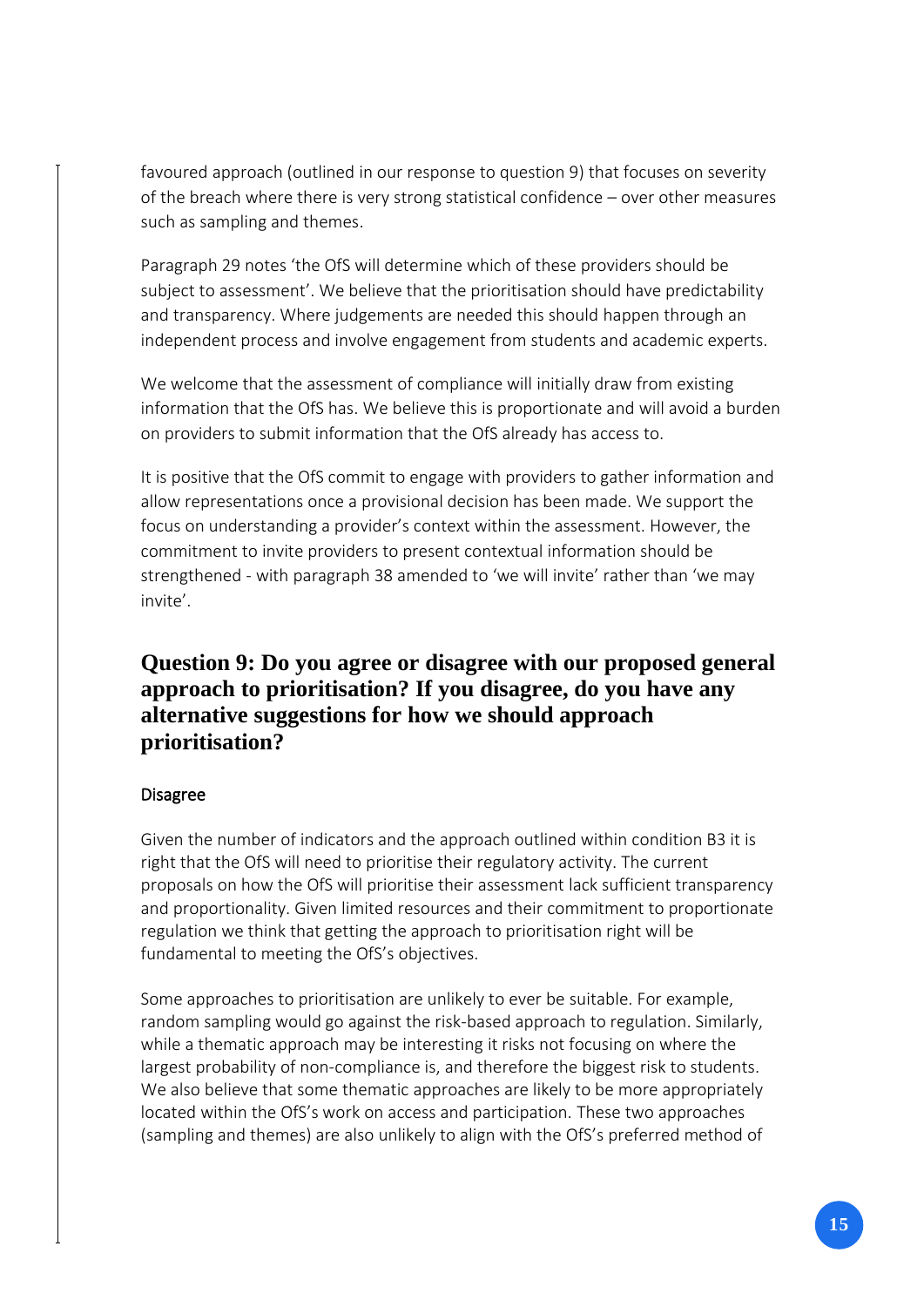assessment – whereby all the indicators below the threshold are considered within the provider.

The approach to prioritisation must focus on those providers at greatest risk of noncompliance with condition B3. This means prioritising cases for assessment based on the most severe breaches (as defined by distance from the numerical threshold) and where very strong statistical evidence (95% confidence) is present. In addition, the OfS may consider the secondary measures of student population size and where multiple breaches occur within the same provider. This later point would align with the preferred approach to assessment (Option 2).

We propose that the prioritisation approach should be led by an independent process. This process should be responsible for deciding which providers are assessed on the basis of severe breaches, statistical evidence, number of breaches and number of impact students. An independent panel should include engagement from students and academic experts. Divergence from the factors of prioritisation and recommendations of the independent panel should require justification and it should be set out why it is in the interests of students. Transparency in how the OfS prioritise will be necessary for the sector to have confidence that the OfS consistently assesses student outcomes.

The OfS should annually publish the method of prioritisation. This should detail what approach (or combination of approaches) is taken in any given year, the rationale for this and what it considers a reasonable number of providers to target. Our strong preference is that the approach should not change year on year without a clear rationale and engagement with the sector to understand the implications. We believe this would risk not targeting the most severe breaches and contribute to a lack of transparency in the approach.

We believe that in several years it should be possible for the OfS to significantly reduce the number of assessments it is undertaking against condition B3. We expect the sector to strive to meet the condition and as the sector improves the level of OfS assessments must proportionately reflect this.

The OfS notes that through publishing the data of individual providers in relation to the threshold they expect this will 'create incentives for providers to take steps to improve their performance'. It is unclear what the expectation is on providers who are not under investigation. We agree that it is an opportunity for providers to build on internal processes to improve the data and support their students. However, where a provider believes there is mitigating context it may be unclear what the expectation is pending an intervention.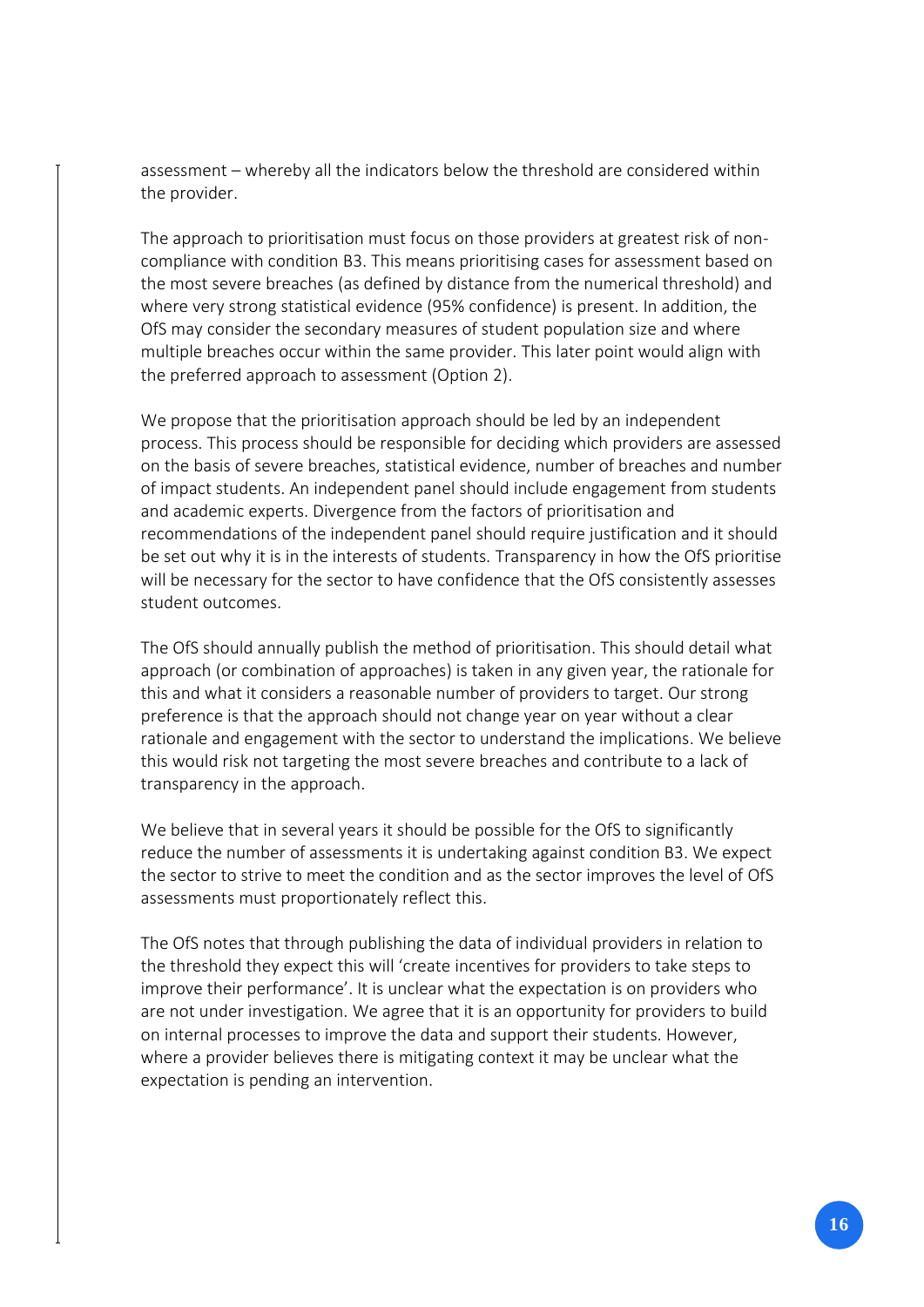## **Question 10: Do you think that the OfS should adopt Option 1 or Option 2 (see paragraphs 207) when defining the scope of each assessment for ongoing condition B3?**

On balance, we propose the OfS should initially assess based on Option 2 – annually undertaking detailed assessments within a provider rather than assessing individual indicators separately over a prolonged period. We believe that it is likely the context within a provider or faculty could inform the OfS's assessment of multiple indicators reducing the burden on providers.

We think Option 2 will be the most proportionate in the initial years of the revised condition as it will focus on the most severe breaches. However, undertaking these detailed assessments will be resource intensive and could take years of monitoring. Therefore, we think the OfS should review the use of Option 1 in a few years' time. This would genuinely allow for pockets of poor performance to be identified proportionately. It would also give time for many providers to undertake internal improvement exercises and ensure that the OfS's assessment is proportionate in the long term.

Whichever approach the OfS takes forward, it must align with their use of prioritisation. For example, Option 1 would be more appropriate if the OfS decides to use thematic enquiries for its prioritisation. If multiple breaches are considered a determining factor then Option 2 would be more appropriate.

## **Question 11: Do you agree or disagree with our proposals for considering the context of an individual provider when assessing compliance with condition B3?**

### Agree

We welcome the OfS's recognition throughout this consultation that context is an important means of assessing whether a provider delivers positive outcomes. This averts a cliff edge approach to the thresholds. It also avoids providers facing unintended consequences for events outside of their control. However, we believe more can be done to ensure the application of context is transparent and consistently applied within these proposals.

Retaining a principles-based approach to regulation is important and it would not be feasible or desirable to set out a prescriptive list of what would and would not be acceptable. There is a risk that the current list of 'not acceptable factors' may be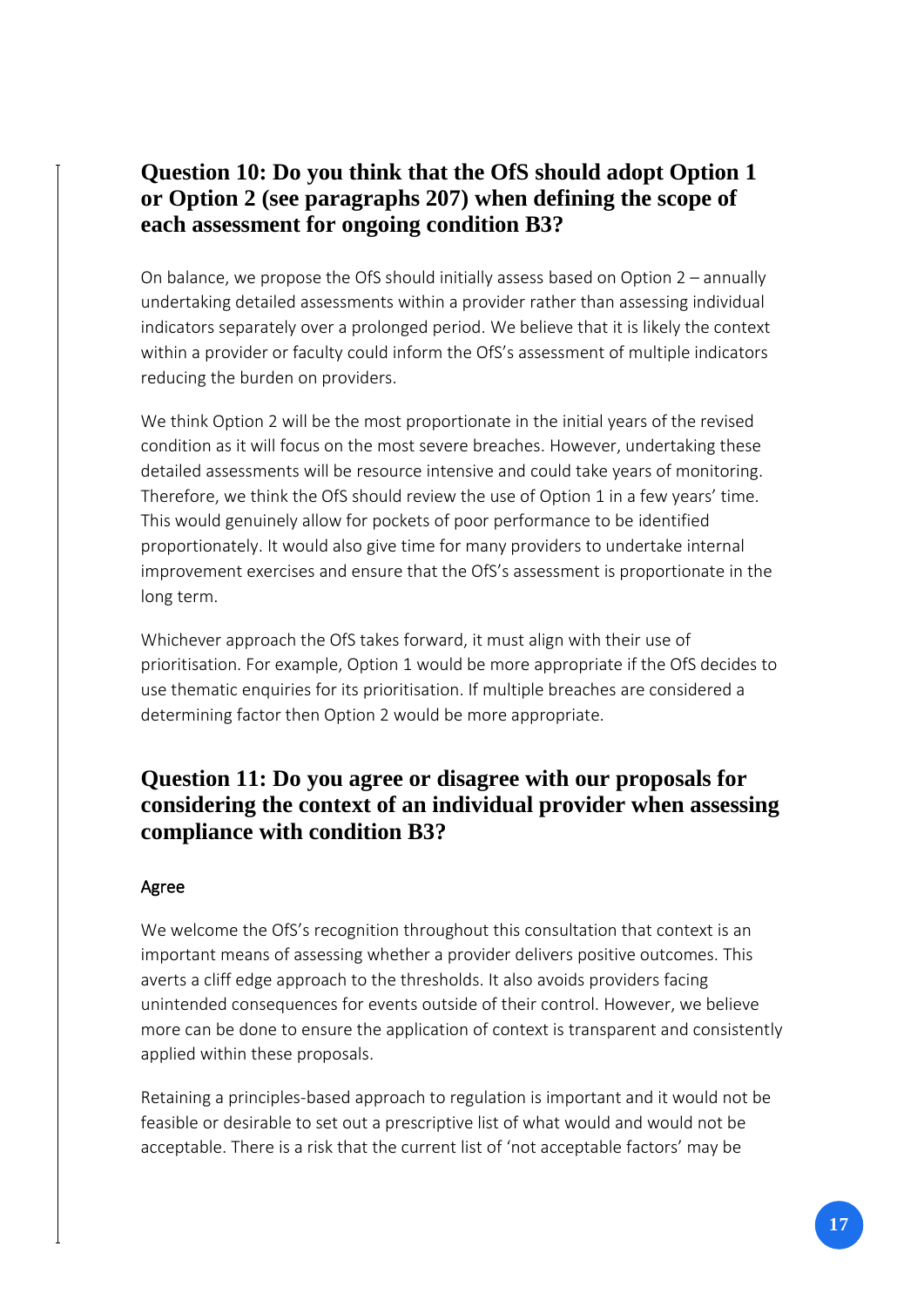unnecessarily prescriptive and risks pre-judging nuanced drivers behind student outcomes. Providers should be able to submit evidence they consider materially relevant.

### Judging context

The OfS note that they are less likely to give weight to contextual factors that may have already been considered when setting numerical thresholds and constructing a benchmark value. We agree with this and note the risk of 'double counting' context. However, the numerical thresholds are at sector level and do not show things that may be particularly pertinent within a provider. For example, small and specialist providers and those with high numbers of mature learners. This means that a commitment to consider the benchmark consistently must be explored.

### Benchmarking

We support the use of benchmarking as a consistent way of considering context. However, it is unclear how the OfS will review the benchmarking value when assessing compliance with condition B3.

We propose that if a provider is performing within their benchmark, although below the numerical threshold, this would generally preclude them from OfS intervention. We note the OfS say 'For the avoidance of doubt, the OfS will not treat a provider's performance against benchmark values as determinative of whether it satisfies condition B3'. While we agree to some extent, we believe alignment to the benchmark should represent a weight of evidence which while not determinative would be significant.

Under the TEF proposals the OfS consider performance within 2.5 percentage points of the benchmark in either direction to be in line with the benchmark. We recommend that the 2.5 percentage point window is used to support consistent use of the benchmark within condition B3.

We recommend that the benchmark would only be used at the point of assessing compliance with B3. Therefore, distance from the benchmark would not factor into the prioritisation process. This would retain the focus on numerical thresholds and avoid the possibility of identifying highly performing providers who are below their own benchmark.

We recognise that at present benchmarked data is not available for postgraduate levels of study. We believe the OfS should consider what other contextual data could be consistently applied to replicate this process.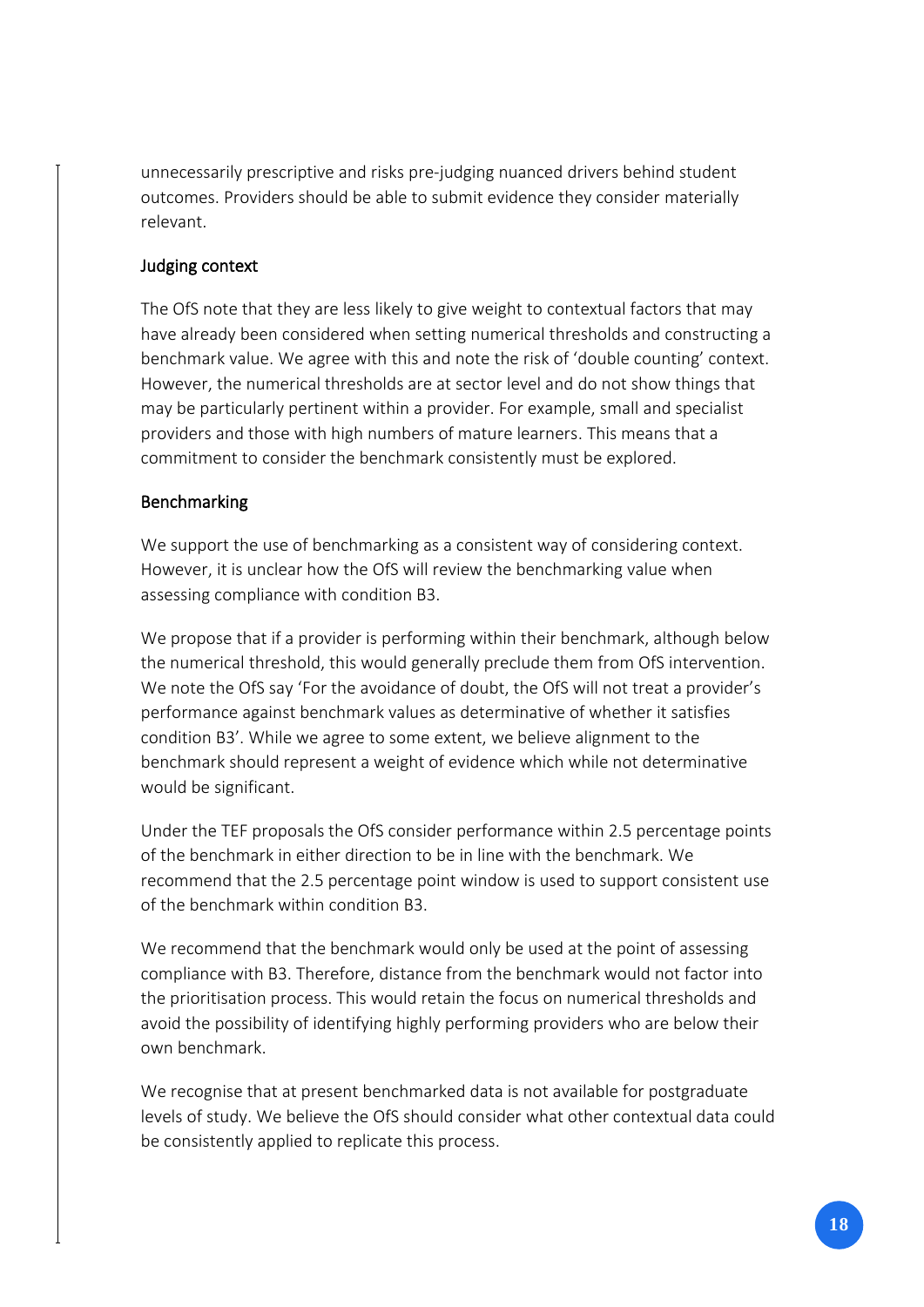### Examples of context

We welcome the opportunity for providers to present a range of relevant context as their performance is considered. We acknowledge the need to balance statistical complexity with the need for clarity and transparency and that because of this there will be many factors are not included within the benchmark so need to be picked up elsewhere.

Student outcomes are one aspect of understanding the quality that providers deliver. We believe that the OfS could enhance its use of context in judging these by considering geographical differences, graduate views and the different starting points of students, for example the educational gain evidence provided within a TEF submission. These will be particularly useful in the assessment of the progression measure.

### Geographical differences in employment outcomes

We believe geographical context should have a stronger place within the OfS's assessment of context. Under current proposals the OfS say they may consider local or regional issues where external factors mean there is a disruption in the established patterns. We believe that the recognition of context must go further than this. While changes in patterns will be important it is also important to recognise the different local contexts that providers operate in and how these structurally differ across the country – something that is being looked at through the government's levelling up agenda.

We welcome the geography of employment dataset being used within the progression benchmark. However, earnings are not the only measure that may be relevant when considering the local context. For example, the region in which the provider and its students are located, and whether it is a deprived area or an area with high skills needs. If progression data was not benchmarked on these other factors, it would be likely to penalise providers located in relatively economically disadvantaged regions. Given that vacancies and salaries vary across the country there is a further risk that providers are incentivised to partner with employers outside of their region if the potential salary return is greater elsewhere. Many providers will have historically built their portfolio of subjects in strategically important areas linked to local employer needs. The OfS must also therefore consider how providers contribute to the local skills system, as considered within UUK's framework for programme review.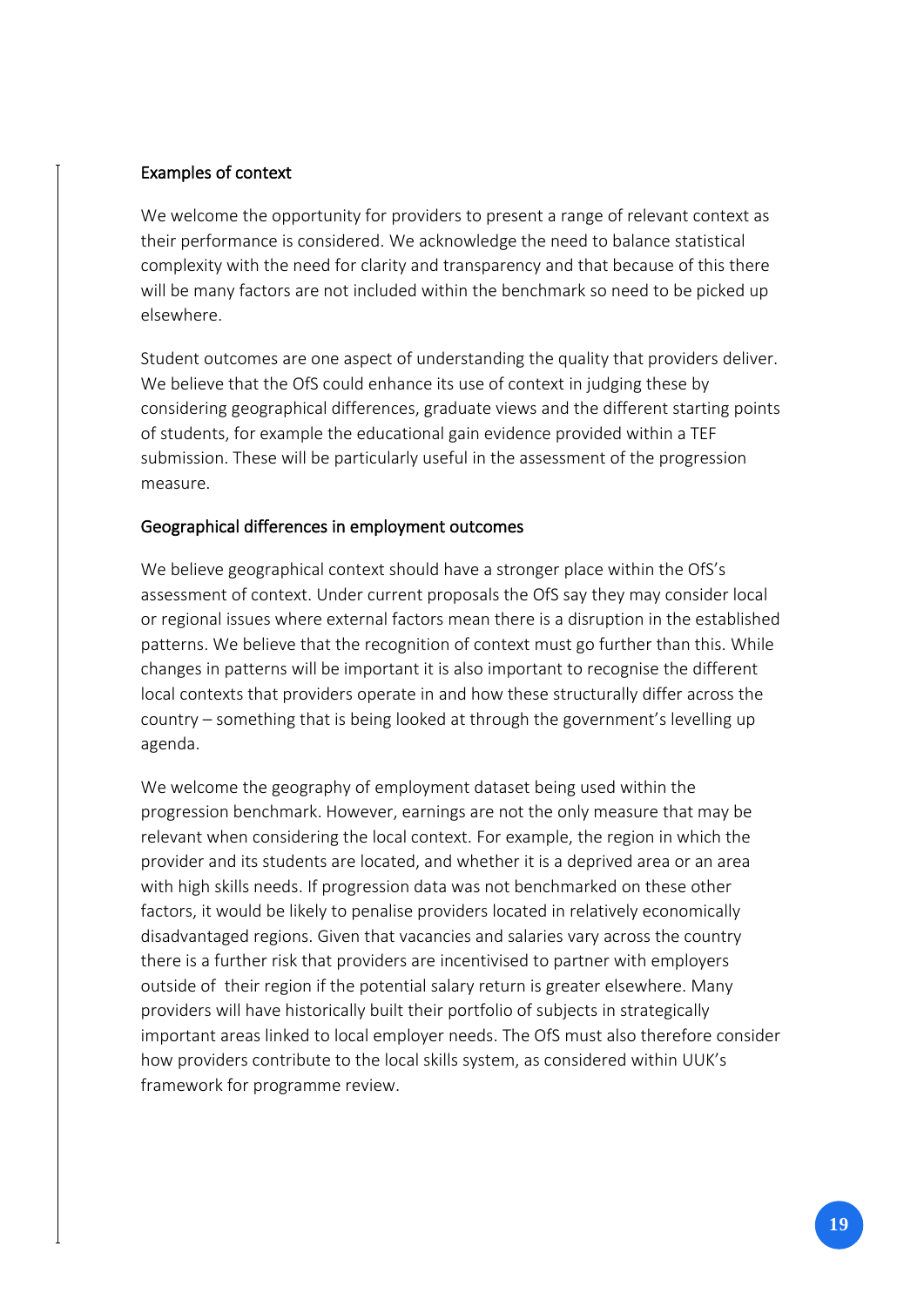### Graduate views

We believe that graduate views on their own outcomes is a rich source of information that must be considered by the OfS. Students must have the agency to decide what is of value to them in relation to their own goals and motivations. It is important that the OfS is interested in the views of prospective, current and past students. We think the use of graduate views would be particularly useful in the assessment of subjects – where ambitions to progression into employment often vary.

We think the best way to consistently capture this would be through the Graduates' reflections dataset. This data can build more nuanced measures of good employment outcomes. For example, contextual information that may inform whether positive outcomes have been delivered could include survey responses to:

- How much graduates use skills gained during their studies. This accounts for differences in abilities and opportunities for applying higher level skills in the role, even in roles that are technically for non-graduates.
- Whether their current work fits in with their future plans. This helps identify career trajectories that aren't standard and might not be seen using the highly skilled employment' measure. This measure will also capture some of the variation in graduates' aspirations.
- Whether their current work is meaningful to them.
- The qualifications which were required or helpful for securing their role. Unlike using job titles, these responses will be sensitive to variation in similar jobs, and the ability for graduates to add value to traditionally nongraduate roles.

## Different starting points of students

We believe it is important to recognise the different starting points of students when considering their outcomes. We support the use of entry qualifications as a factor within the benchmark. Given that the OfS is committed to measuring outcomes, we believe value added to the individual through measures such as educational gain would be beneficial. Although there is no widely accepted nationally agreed approach, example approaches may draw on value-added measures, approaches in the Office for Students Learning Gain Pilot or the education gain provider submission within the TEF.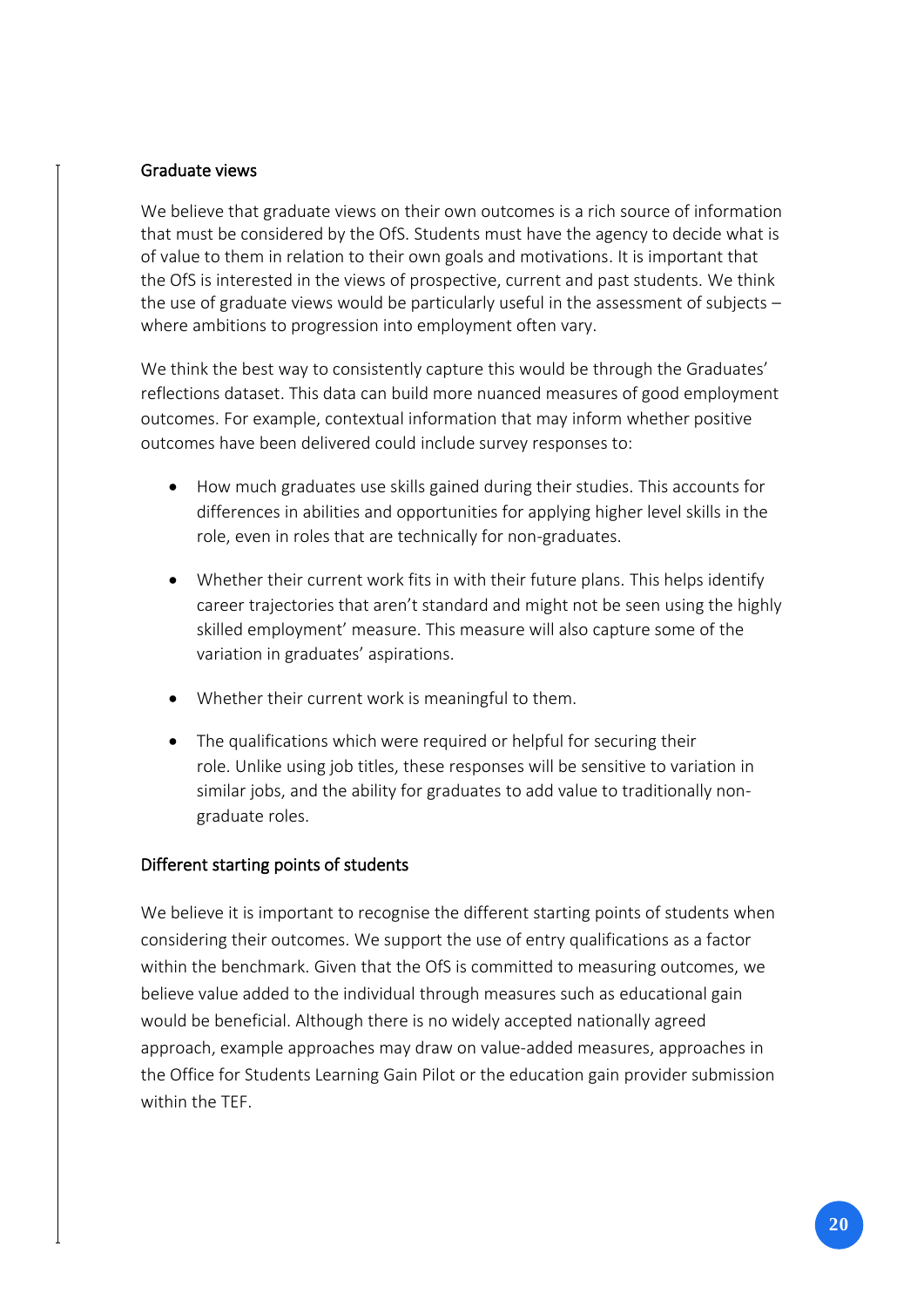## Action from a provider

We support the recognition that the OfS will take account of action from a provider to address concerns about student outcomes. It is important to note that changes can take a long time.

All universities look carefully at the performance of their courses through internal processes. To better understand what internal processes providers go through to review their courses the OfS could reflect on the UUK framework for programme review. Universities have committed to setting out how they review courses, including what metrics and contextual factors are considered. Through developing a framework for programme review we have outlined how to identify courses where value or quality might be an issue.

## **Questions relating to Proposal 6: How the OfS will address statistical uncertainty in the assessment of condition B3**

**Question 12: Do you agree or disagree with the proposed approach to using statistical measures when considering a provider's performance in relation to numerical thresholds?**

## Agree

We welcome the use of statistical measures to address uncertainty. The expectation for strong statistical evidence (90%) before an assessment and very strong (95%) before regulatory action is broadly right. We also agree that there may on occasion need to be judgement around these levels to avoid a cliff edge approach. However, this must be viewed alongside the intention to operate a 'benefit of doubt approach' where a negative judgement is not formed if the dataset is small or has high statistical uncertainty.

**Question 13: Do you have any suggestions for additional steps the OfS could take to provide greater clarity about the impact that the proposed approach to statistical confidence may have for individual providers?**

N/A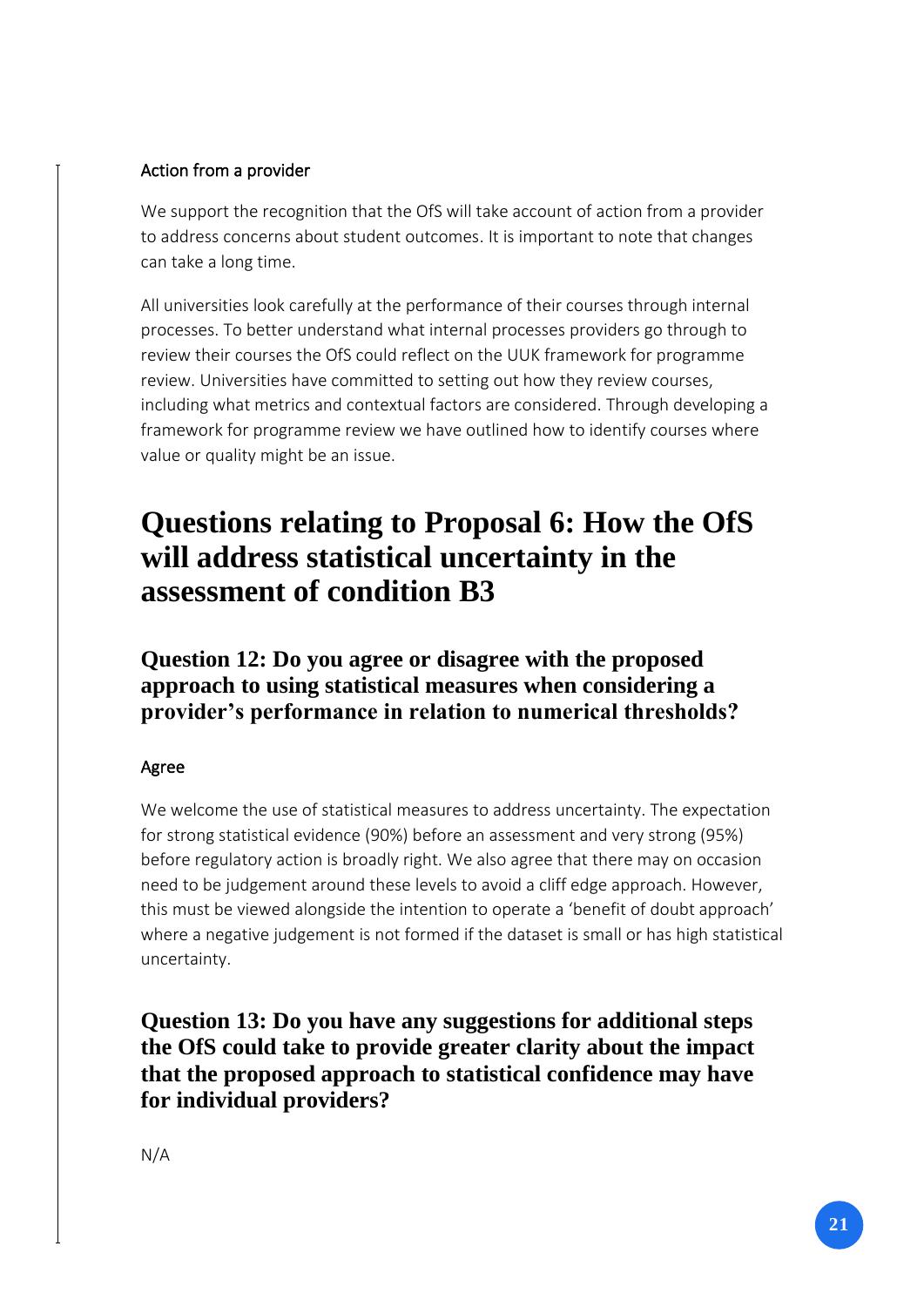## **Questions relating to Proposal 7: Taking regulatory intervention when a breach is identified**

**Question 14: Do you agree or disagree with our proposals to impose an 'improvement notice' where we find a breach of condition B3?**

### Agree

We support the escalatory approach should a provider be in breach of condition B3. We believe that beginning this process with a specific ongoing condition (improvement notice) is appropriate. As recognised throughout these proposals the OfS must recognise context within the improvement notice. For example, it may not be appropriate for the OfS to require improvement to meet and exceed the numerical threshold – as delivery below this may still represent positive outcomes.

Improvement notices normally set a date whereby improvements would be expected in providers. The nature of student outcomes measures compared to those within the other B conditions mean that it can take a significant time for improvements to be realised in the data – and therefore a provider would likely face a significant time spent with an ongoing condition against their name. This can have reputational impacts and create excessive reporting burdens. When drafting the content of the improvement notice the OfS should be mindful of this and the opportunity to consider credible plans or action taken by a provider.

## **Question 15: Do you agree or disagree with our proposals to take account of a provider's compliance history in relation to condition B3 for the purpose of determining eligibility for other benefits of OfS registration?**

### Agree

We agree with the need for an institution's compliance to condition B3 to be connected, in a coherent way, to the benefits of being registered with the OfS. However, it is unclear how compliance history will be proportionally assessed and what factors will be drawn upon in this judgement. For example, how would the scale and number of breaches be factored in? What time-period will be referenced and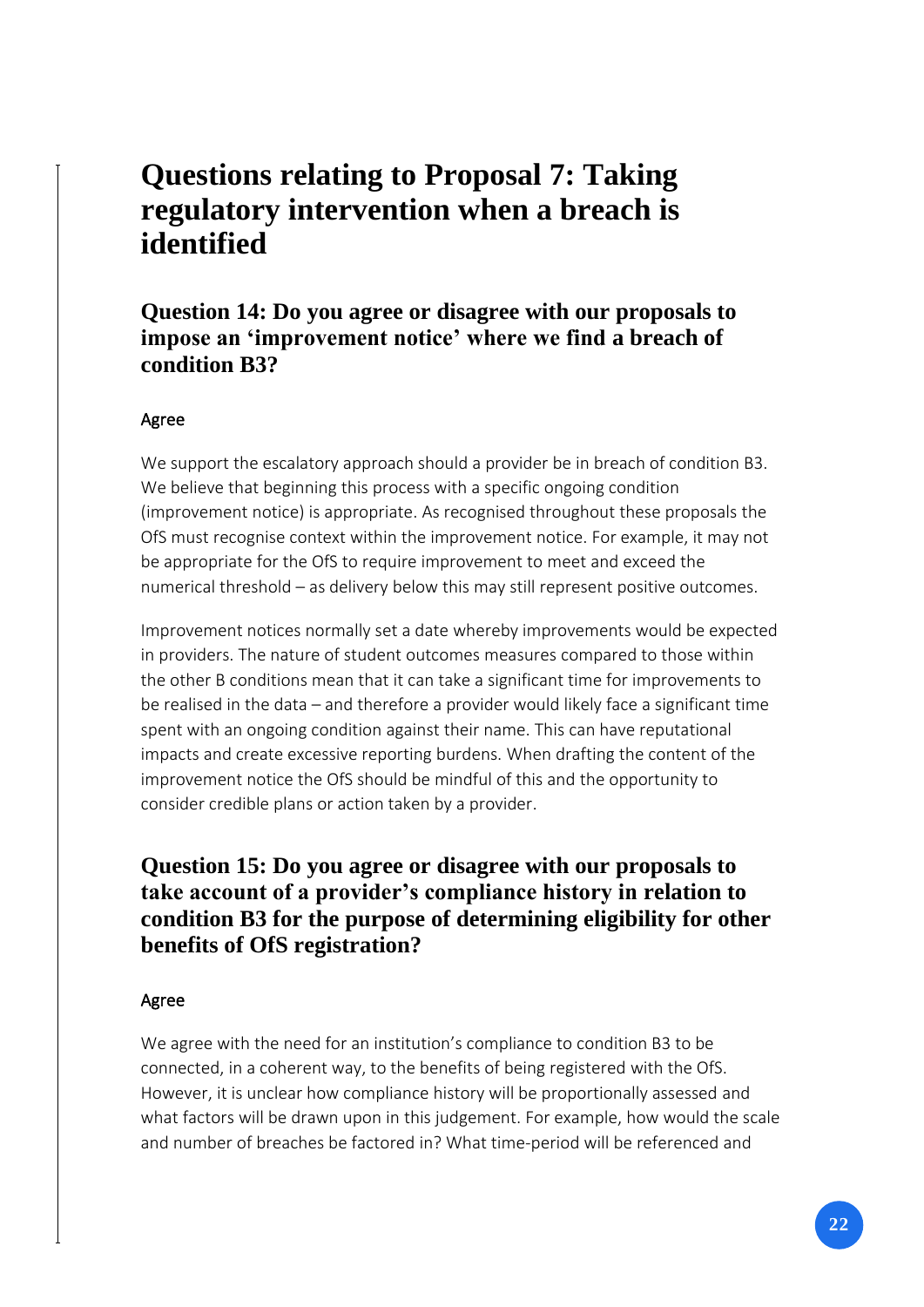how would production and delivery against credible improvement plans be considered?

The requirement to meet minimum baselines for eligibility to the TEF makes sense as the TEF is designed to assess excellence above the baseline. However, it is not clear from the consultation whether a breach on B3 should mean a provider was unable to receive – or would lose – an aspect rating on 'student experience'. The approach needs to be proportionate and take into account where the breach has occurred and how significant the breach is. For example, if the concern within B3 related to postgraduate provision then it would not be appropriate for this to impact on the TEF.

## **Questions relating to Proposal 8: Timing of implementation**

**Question 16: Do you agree or disagree with the proposals for the implementation of the proposed approach to regulating student outcomes? If you disagree, do you have suggestions for an alternative timeline?**

### Disagree

The timeline between both B3 and TEF must work effectively together. We believe this can be achieved through introducing them in sequence rather than in parallel. Under the current proposal, a provider may be required to spend considerable time putting a TEF submission together only to ineligible for submission. Although this is likely to impact only a small number of providers we believe the decisions on compliance with B3 should be made before the TEF submission window commences. As detailed in our TEF response we recommend that the TEF should be delayed until late winter or spring in 2023.

Over time we believe the new proposals will reduce the burden on the sector. However, the timeframe as proposed will be challenging for providers in the shortterm and will add a significant burden. This is at a time when the sector is only starting to emerge from the Covid-19 pandemic and uncertainty remains. In adjusting to the new condition the OfS itself notes providers will only have four weeks to review and understand their data before being subject to this revised condition. This burden will be particularly felt by smaller providers with smaller data and planning teams. We believe this can be mitigated through changes to the TEF submission window.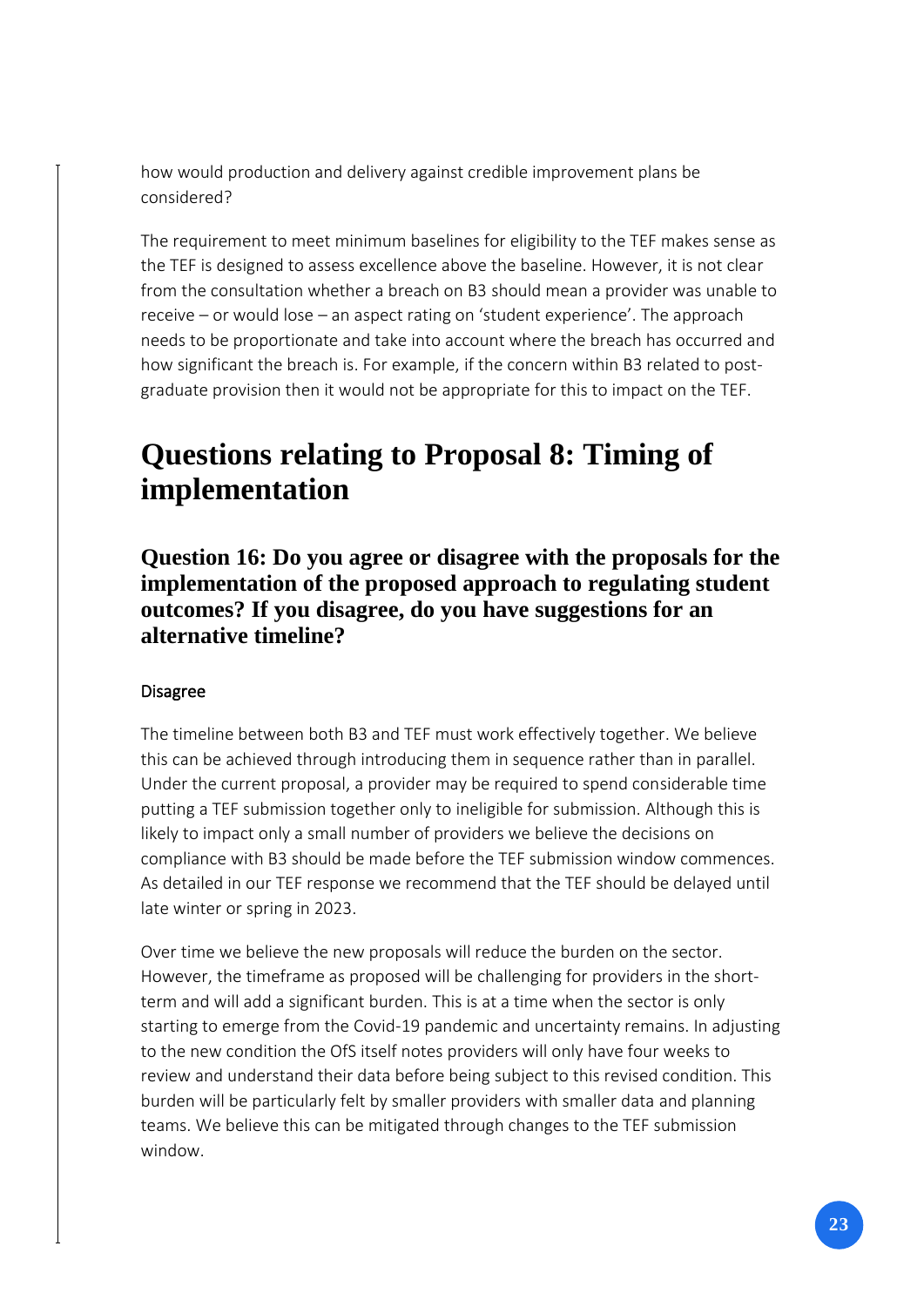## **Question relating to Considering regulatory burden on registered providers**

## **Question 17: Is there anything else we could consider that would reduce regulatory burden for providers while regulating minimum requirements for student outcomes?**

The balance of regulatory burden between identifying pockets of low performance must be weighed against the overwhelmingly high quality and good outcomes students receive. The burden on providers should be monitored on an ongoing basis – and more formally every four years along with the threshold review. This assessment should consider the extent to which condition B3 remains appropriate and still serves its purpose to reduce the burden on the majority of the sector. This should include the continued relevance of these definitions over time. The OfS should also reflect on the latest evidence and literature on the link of outcomes to success for students and taxpayers.

Given the short timeframe, there needs to be a timely mechanism for the provider to question errors in their own data. This is important due to the public presentation of the data along with the reliability for regulatory decisions. Providers will have to understand their own data before the new regulations come into force. This will be particularly present within smaller providers where the data analysis resources are smaller.

While providers will already review this data internally, the presentation and level of splits proposed will add a burden to navigate. We believe this burden will only occur in the short-term, as providers initially engage with their data. We also want to acknowledge that the indicators and splits will be valuable to providers. We would not recommend a move towards aggregated metrics such as the proceed measure.

To avoid the B3 condition having a sustained burden on the sector changes made to the levels of absolute thresholds every four years must be minimised. Generally, we should expect the threshold levels to be firm, with the cycle of review predictable and transparent.

We note that the DfE is proposing to use outcomes data as a lever for student number controls. We will respond to these proposals in full in the relevant